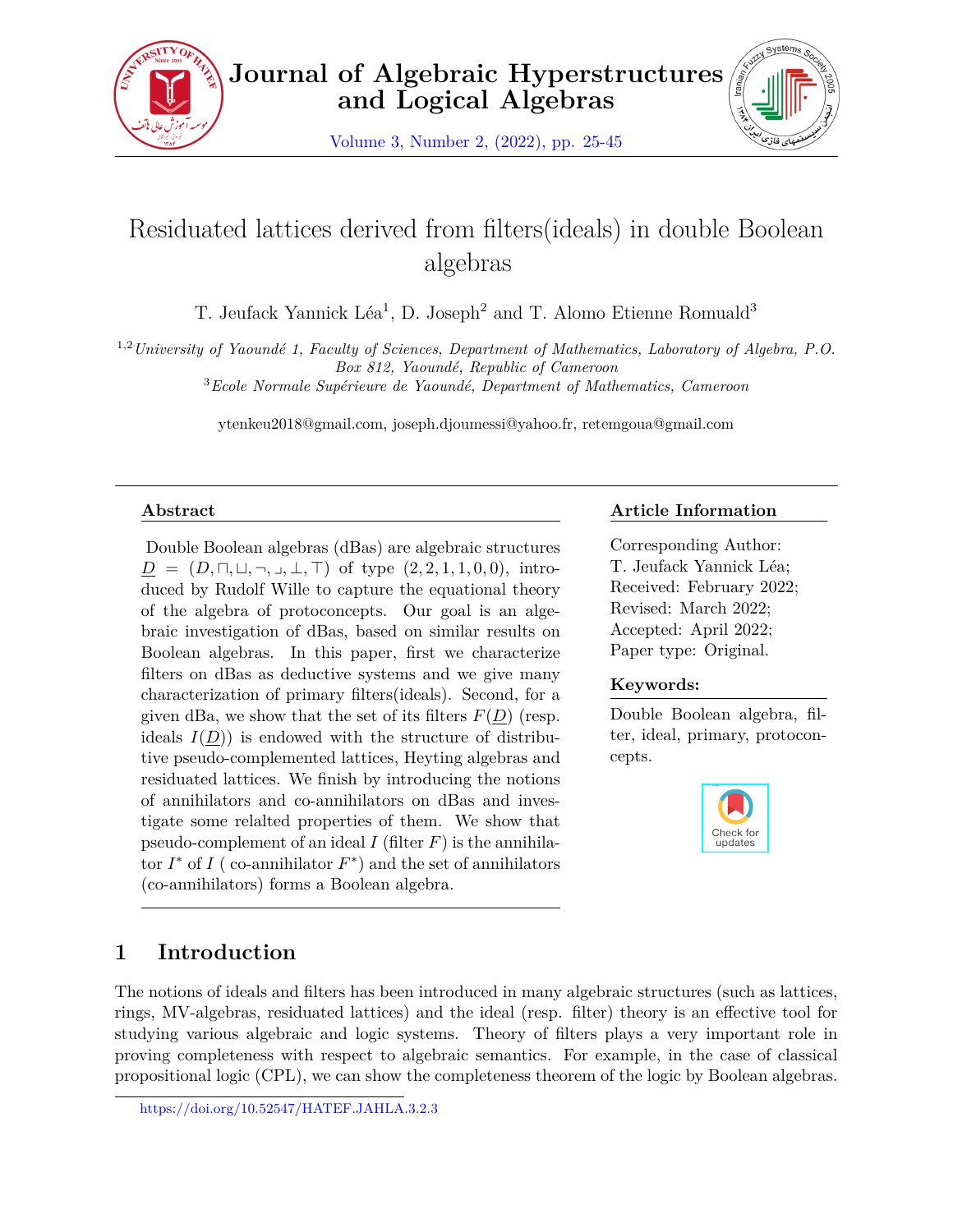To do so we use the Lindenbaum-Tarski algebra of CPL, which is a quotient algebra by theories, or equivalently, by filters. The Lindenbaum-Tarski method can be applied to many logic including contextual logic.

Various logical algebras have been proposed and researched as the semantical systems of nonclassical logical systems. Among these logical algebras, double Boolean algebra were introduced by Rudolf Wille in order to extend Formal Concept Analysis (FCA) to Contextual Logic. A negation has to be formalized [\[16](#page-20-0)], there are many options; one of these wants to preserve the correspondence between negation and set complementation, and leads to the notions of semiconcept, protoconcept and preconcept [[16\]](#page-20-0). To capture their equational theory, Wille proved that each double Boolean algebra "quasi-embeds" into an algebra of protoconcepts. Thus the equational axioms of double Boolean algebras generate the equational theory of the algebras of protoconcepts [\[16](#page-20-0)] (Corollary 1). Double Boolean algebras form the variety generated by proto-concept algebras which are one of the fundamental structures of contextual logic. To the best of our knowledge, the investigation of dBas has been so far concentrated on representation problem such as equational theory [\[16](#page-20-0)], contextual representation [\[2\]](#page-20-1) and most recently topological representation [\[2,](#page-20-1) [10\]](#page-20-2). Of course, the prime ideal theorem [\[12](#page-20-3)] plays a central role in such representation.

The importance of ideals (filters) and congruences in classification problems, data organization and formal concept analysis allow us to make an intensive study of the properties of the lattice of filters(resp. ideals) of double Boolean algebras. This paper is a continuation of the work begining in [[14,](#page-20-4) [15\]](#page-20-5) and is organized as follows: In Section [2](#page-1-0) we recall some basic notions and present proto-concepts algebras as a rich source of examples for dBas. In Section [3,](#page-6-0) we show that filters on dBas are deductive systems and we give additional characterization of primary filters which extend those of prime filters (resp. ideals) on Boolean algebras. We also introduce the notions of dense and co-dense elements on double Boolean algebras and show that the set of dense (co-dense) elements forms a particular filter (ideal) on dBa and some characterizations of trivial dBas using dense set and co-dense set are obtained. In Section [4](#page-9-0) we show that the lattice  $F(D)(\text{resp } I(D))$ of filters(resp. ideals) of any dBa *D* is distributive, pseudocomplemented and is endowed with a structure of Heyting algebra, Brouwerian algebra, Gödel algebra and residuated lattice. In Section [5](#page-16-0) we introduce the notions of annihilators and co-annihilators on double Boolean algebras and some related properties are studied. We show that co-annihilators(resp. annihilators) are filters (resp. ideals). We show that the co-annihilators (resp. annihilators) of dBAs form a Boolean algebra and pseudo-complement of filters (resp. ideals) are exactly the co-annihilators filters(resp. annihilators ideals).

# <span id="page-1-0"></span>**2 Concepts, protoconcepts and double Boolean algebras**

In this section, we provide the reader with some basic notions and notations. For more details we refer to [\[6,](#page-20-6) [16](#page-20-0)]. A **formal context** is a triple  $\mathbb{K} := (G, M, I)$  where G is a set of objects, M a set of attributes and  $I \subseteq G \times M$ , a binary relation to describe if an object of G has an attribute in M. We write  $qIm$  for  $(q, m) \in I$ . To extract clusters, the following derivation operators are defined on subsets  $A \subseteq G$  and  $B \subseteq M$  by:

 $A' := \{ m \in M \mid gIm \text{ for all } g \in A \}$  and  $B' := \{ g \in G \mid gIm \text{ for all } m \in B \}.$ 

The maps  $A \mapsto A'$  and  $B \mapsto B'$  form a Galois connection between the power set of G and that of *M*. The composition *′′* is a closure operator.

A **formal concept** is a pair  $(A, B)$  with  $A' = B$  and  $B' = A$ . We call A the extent and B the **intent** of the formal concept  $(A, B)$ . They are closed subsets with respect to  $''$  (i.e.  $X'' = X$ ).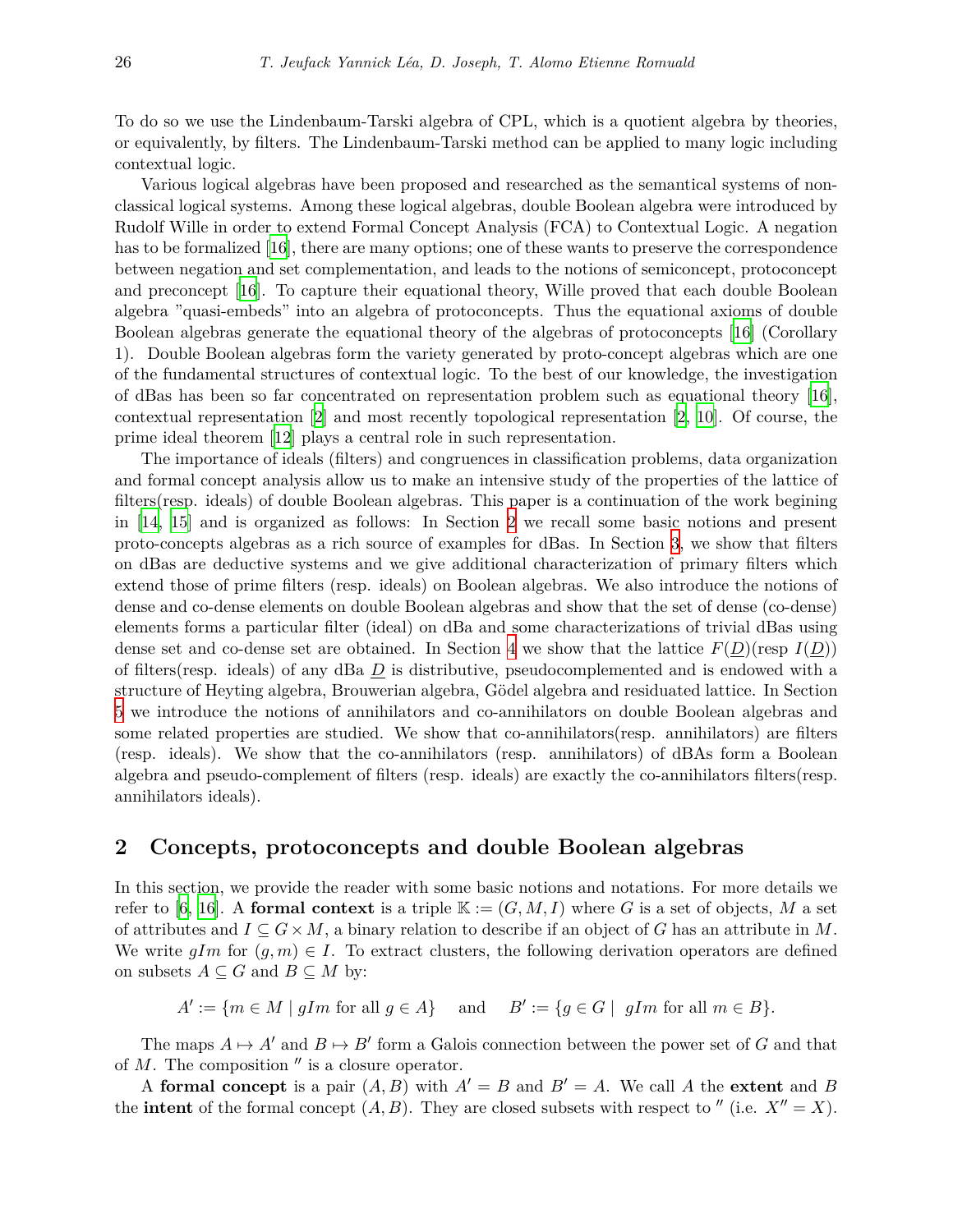The set  $\mathfrak{B}(\mathbb{K})$  of all formal concepts of the formal context  $\mathbb{K}$  can be ordered by

$$
(A_1, B_1) \le (A_2, B_2) \Rightarrow A_1 \subseteq A_2
$$
 (or equivalently,  $B_2 \subseteq B_1$ ).

The poset  $\mathfrak{B}(\mathbb{K}) := (\mathfrak{B}(\mathbb{K}), \leq)$  is a complete lattice, called the **concept lattice** of the context K. Conversely, each complete lattice is isomorphic to a concept lattice. This basic theorem on concept lattice ([[6](#page-20-6), Theorem 3]) is a template for contextual representation problems. The lattice operations *∧* (meet) and *∨* (join) can be interpreted as a logical conjunction and a logical disjunction for concepts, and are given by:

meet: 
$$
(A_1, B_1) \wedge (A_2, B_2) = (A_1 \cap A_2, (A_1 \cap A_2)')
$$
,  
join:  $(A_1, B_1) \vee (A_2, B_2) = ((B_1 \cap B_2)', B_1 \cap B_2)$ .

To extent FCA to contextual logic, we need to define the negation of a concept. Unfortunately, the complement of a closed subset is not always closed. To preserve the correspondence between a set complementation and negation, the notion of concept is extended to that of proto-concept.

Let  $\mathbb{K} := (G, M, I)$  be a formal context and  $A \subseteq G, B \subseteq M$ . The pair  $(A, B)$  is called a **semi-concept** if  $A' = B$  or  $B' = A$ , and a **proto-concept** if  $A'' = B'$ .

The set of all semi-concepts of K is denoted by  $\mathfrak{h}(\mathbb{K})$ , and that of all proto-concepts by  $\mathfrak{P}(\mathbb{K})$ . Note that each semi-concept is a proto-concept; i.e.  $\mathfrak{h}(\mathbb{K}) \subseteq \mathfrak{P}(\mathbb{K})$ . Meet and join of proto-concepts are then defined, similar as above for concepts. A negation (resp. opposition) is defined by taking the complement on objects (resp. attributes). More precisely, for proto-concepts  $(A_1, B_1), (A_2, B_2),$  $(A, B)$  of K we define the operations:

| meet:       | $(A_1, B_1) \sqcap (A_2, B_2) := (A_1 \cap A_2, (A_1 \cap A_2)'),$ |
|-------------|--------------------------------------------------------------------|
| join:       | $(A_1, B_1) \sqcup (A_2, B_2) := ((B_1 \cap B_2)', B_1 \cap B_2),$ |
| negation:   | $\neg(A,B) := (G \setminus A, (G \setminus A)'),$                  |
| opposition: | $\lrcorner (A, B) := ((M \setminus B)', M \setminus B),$           |
| nothing:    | $\bot := (\emptyset, M),$                                          |
| all:        | $\top := (G, \emptyset).$                                          |

The algebra  $\mathfrak{P}(\mathbb{K}) := (\mathfrak{P}(\mathbb{K}), \sqcap, \sqcup, \sqsupset, \sqcup, \sqsubset)$  is called the **algebra of proto concepts** of K. Note that applying any operation above on proto concepts gives a semi-concept as result. Therefore  $\mathfrak{H}(\mathbb{K})$  is a sub-algebra of  $\mathfrak{P}(\mathbb{K})$ . For structural analysis of  $\mathfrak{P}(\mathbb{K})$ , we split  $\mathfrak{H}(\mathbb{K})$  in  $\sqcap$ -semi concepts and *t*-**semi concepts**,

$$
\mathfrak{P}(\mathbb{K})_{\sqcap} := \{ (A, A') \mid A \subseteq G \}, \quad \text{and} \quad \mathfrak{P}(K)_{\sqcup} := \{ (B', B) \mid B \subseteq M \},
$$

and set  $x \lor y := \neg(\neg x \sqcap \neg y)$ ,  $x \land y := \Box(\Box x \sqcup \Box y)$ ,  $\overline{\top} := \neg \bot$  and  $\bot := \bot \top$  for  $x, y \in \mathfrak{P}(\mathbb{K})$ .

 $\mathfrak{P}(\mathbb{K})_{\square} := (\mathfrak{P}(\mathbb{K})_{\square}, \square, \vee, \neg, \bot, \neg \bot) \text{ (resp. } \mathfrak{P}(\mathbb{K})_{\square} := (\mathfrak{P}(\mathbb{K})_{\square}, \wedge, \square, \square, \square, \top, \top)) \text{ is a Boolean }$ algebra isomorphic (resp. anti-isomorphic) to the powerset algebra of *G* (resp. *M*).

<span id="page-2-0"></span>**Theorem 2.1.** [\[16](#page-20-0)] *The following equations hold in*  $\mathfrak{P}(\mathbb{K})$ *:*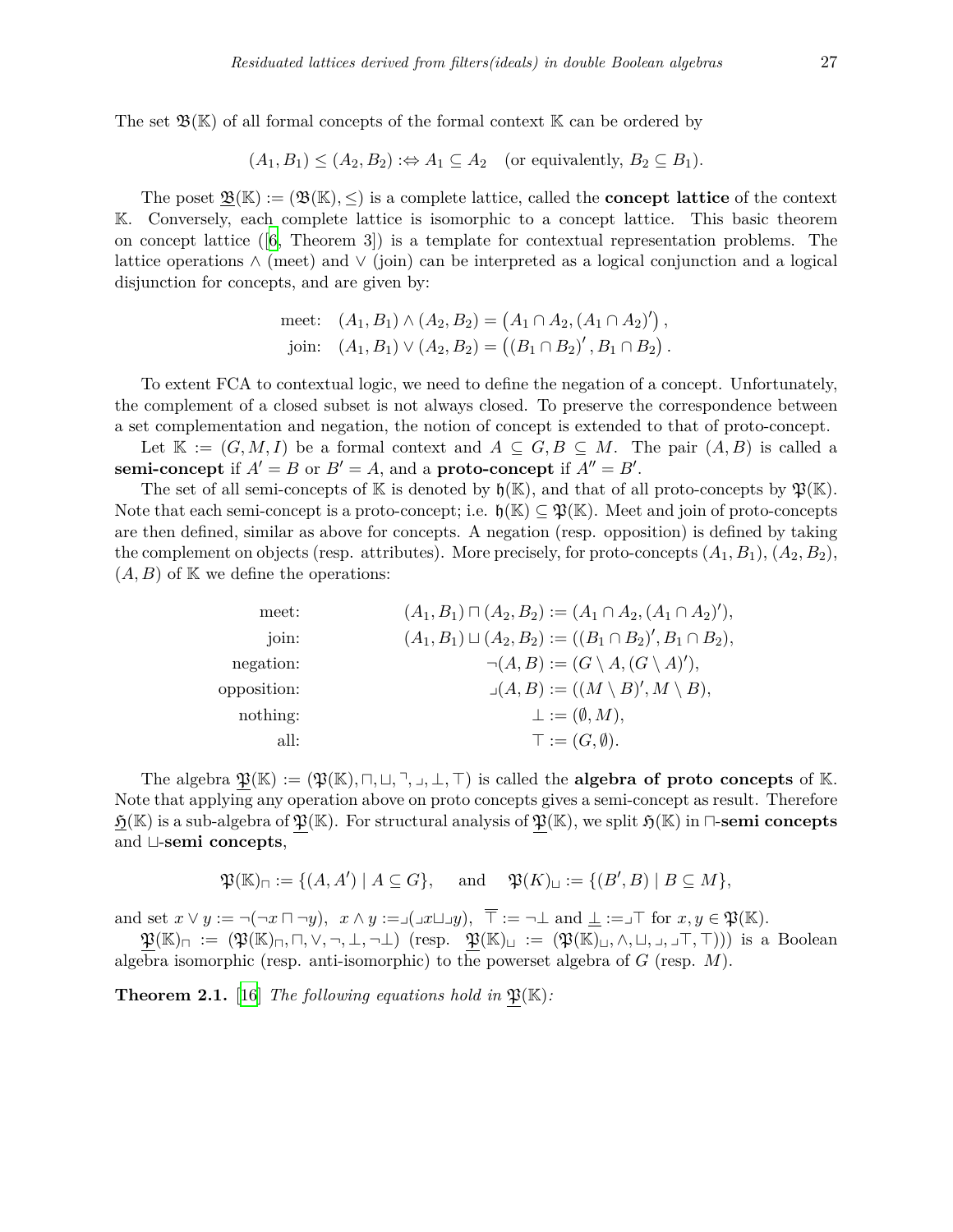| (1a) $(x \sqcap x) \sqcap y = x \sqcap y$                                                                | (1b) $(x \sqcup x) \sqcup y = x \sqcup y$                                                                      |
|----------------------------------------------------------------------------------------------------------|----------------------------------------------------------------------------------------------------------------|
| $(2a)$ $x \sqcap y = y \sqcap x$                                                                         | (2b) $x \sqcup y = y \sqcup x$                                                                                 |
| (3a) $x \sqcap (y \sqcap z) = (x \sqcap y) \sqcap z$                                                     | (3b) $x \sqcup (y \sqcup z) = (x \sqcup y) \sqcup z$                                                           |
| $(4a) \quad \neg(x \sqcap x) = \neg x$                                                                   | $(4b) \quad \Box(x \sqcup x) = \Box x$                                                                         |
| (5a) $x \sqcap (x \sqcup y) = x \sqcap x$                                                                | (5b) $x \sqcup (x \sqcap y) = x \sqcup x$                                                                      |
| (6a) $x \sqcap (y \lor z) = (x \sqcap y) \lor (x \sqcap z)$<br>$(7a)$ $x \sqcap (x \vee y) = x \sqcap x$ | (6b) $x \sqcup (y \wedge z) = (x \sqcup y) \wedge (x \sqcup z)$<br>(7b) $x \sqcup (x \wedge y) = x \sqcup x$ . |
| $(8a) \quad \neg \neg (x \sqcap y) = x \sqcap y$                                                         | $(8b)$ $\Box(x \sqcup y) = x \sqcup y$                                                                         |
| $(9a)$ $x \sqcap \neg x = \bot$                                                                          | (9b) $x \sqcup \lrcorner x = \top$                                                                             |
| $(10a) \quad \neg \bot = \top \sqcap \top$                                                               | $(10b)$ $\Box$ $\top$ = $\bot$ $\bot$                                                                          |
| $(11a) \quad \neg \top = \bot$                                                                           | $(11b)$ $\Box$ $\bot$ = T                                                                                      |
|                                                                                                          | $(12)$ $(x \sqcap x) \sqcup (x \sqcap x) = (x \sqcup x) \sqcap (x \sqcup x)$                                   |

A **double Boolean algebra** (dBa) is an algebra  $D := (D; \Pi, \Pi, \neg, \bot, \bot, \top)$  of type  $(2, 2, 1, 1, 0, 0)$ that satisfies the equations in Theorem [2.1.](#page-2-0) Wille showed that these equations generate the equational theory of protoconcept algebras [[16\]](#page-20-0).

A double Boolean algebra  $\underline{D}$  is called **pure** if it satisfies  $x \sqcap x = x$  or  $x \sqcup x = x$ , for all  $x \in D$ . In fact,  $\mathfrak{H}(\mathbb{K})$  is a pure double Boolean algebra. A quasi-order  $\sqsubseteq$  is defined on dBas by:

 $x \subseteq y$ : if and only if  $x \sqcap y = x \sqcap x$  and  $x \sqcup y = y \sqcup y$ .

We set  $D_{\square} := \{x \in D : x \square x = x\}$  and  $D_{\square} := \{x \in D : x \sqcup x = x\}$ . The algebra  $D_{\square} := (D_{\square}, \square, \vee, \neg, \bot, \neg \bot)$ (resp.  $\underline{D}_{\sqcup} = (D_{\sqcup}, \sqcup, \wedge, \sqcup, \top, \sqcup \top)$ ) is a Boolean algebra. In addition  $x \sqsubseteq y$  iff  $x \sqcap x \sqsubseteq y \sqcap y$  and  $x \sqcup x \sqsubseteq y \sqcup y$ , for all  $x, y \in D$  [\[16](#page-20-0)].

**Definition 2.2.** [[12,](#page-20-3) [16](#page-20-0)] *A dBa D is:*

- *1. contextual* if the quasi-order  $\subseteq$  is an order relation.
- *2. complete if and only if its Boolean algebras <sup>D</sup><sup>⊓</sup> and <sup>D</sup><sup>⊔</sup> are complete lattices.*

**Example 2.3.** Consider the six elements dBa  $D_6 = (\{\perp, \gamma, \lambda, \beta, \alpha, \top\}, \sqcap, \sqcup, \neg, \sqcup, \bot, \top)$  which is a *pure dBa in which the operations*  $\neg$ ,  $\Box$ ,  $\Box$  *and*  $\Box$  *are defined in the following Cayley tabulars and the Hasse diagram is presented in Figure 1.*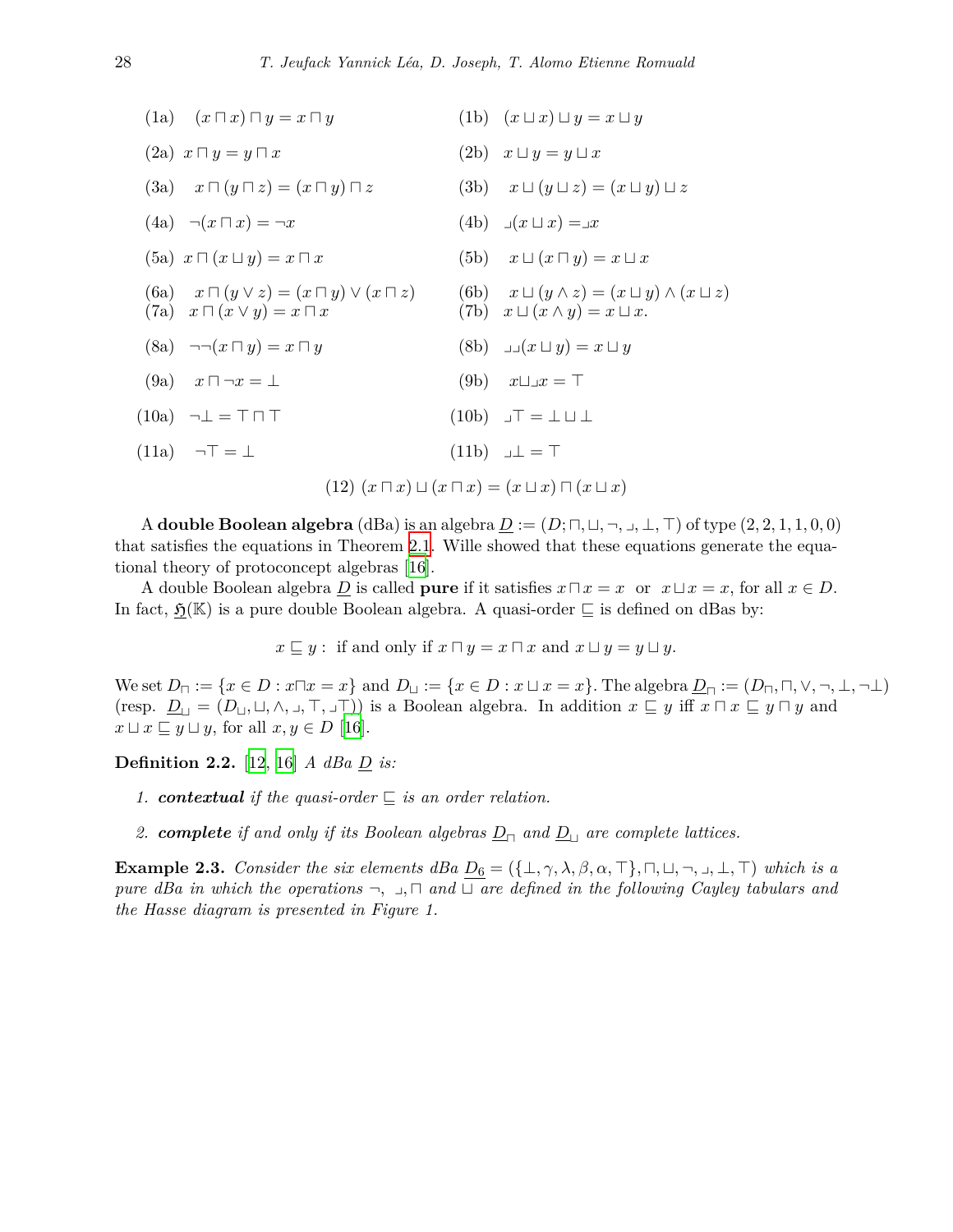

*Figure 1. Hasse diagram of*  $D_6$ 

|          |  |  | $\alpha$ |   |
|----------|--|--|----------|---|
|          |  |  |          |   |
|          |  |  |          |   |
|          |  |  |          |   |
| G        |  |  |          |   |
| $\alpha$ |  |  |          |   |
|          |  |  | $\alpha$ | ß |

| П        |          |          |   | R | $\alpha$ |  |
|----------|----------|----------|---|---|----------|--|
|          | $\gamma$ | $\gamma$ | β | β | $\alpha$ |  |
|          | $\gamma$ | $\gamma$ | β | β |          |  |
|          | ß        | ß        | β | ß |          |  |
| β        | ß        | β        | β | ß |          |  |
| $\alpha$ | $\alpha$ | $\alpha$ |   |   | $\alpha$ |  |
|          |          |          |   |   |          |  |

| $\boldsymbol{x}$ |  |          |          | $\alpha$ |  |
|------------------|--|----------|----------|----------|--|
| ¬x               |  |          |          |          |  |
| $\lrcorner x$    |  | $\alpha$ | $\alpha$ |          |  |
|                  |  |          |          |          |  |

We have  $D_{6,\square} = {\bot, \lambda, \gamma, \beta}$  and  $D_{6,\square} = {\beta, \gamma, \alpha, \beta, \top}$  and  $D_6$  is a pure dBa.

*,*

Additional known algebraic properties of dBas useful for us in these notes are put together in the following two propositions.

<span id="page-4-0"></span>**Proposition 2.4.** [\[12,](#page-20-3) [9](#page-20-7), [10,](#page-20-2) [16](#page-20-0)] *Let*  $\underline{D}$  *be a double Boolean algebra and*  $x, y, a \in D$ *, then: 1.*  $\perp \sqsubseteq x$  *and*  $x \sqsubseteq \top$ *.* 

| 2. $x \sqcap y \sqsubseteq x, y \sqsubseteq x \sqcup y$ .                                                                       | 9. $x \sqsubseteq y$ if and only if $\left\{\begin{array}{c} \neg y \sqsubseteq \neg x \\ \neg y \sqsubseteq \neg x. \end{array}\right.$ |
|---------------------------------------------------------------------------------------------------------------------------------|------------------------------------------------------------------------------------------------------------------------------------------|
| 3. $x \sqsubseteq y \implies \begin{cases} x \sqcap a \sqsubseteq y \sqcap a \\ x \sqcup a \sqsubseteq y \sqcup a. \end{cases}$ | 10. $\Box(x \wedge y) = \Box x \Box y$ .                                                                                                 |
| $\downarrow. \neg(x \vee y) = \neg x \sqcap \neg y.$                                                                            | 11. $\Box(x \sqcup y) = \Box x \land \Box y$ .                                                                                           |
| 5. $\neg(x \sqcap y) = \neg x \vee \neg y$ .                                                                                    | 12. $\neg x \sqsubseteq y$ if and only if $\neg y \sqsubseteq x$ .                                                                       |
| 6. $x \sqsubseteq y$ if and only if $y \sqsubseteq x$ .                                                                         | 13. $\neg x \sqcap \neg x = \neg x$ and $\Box x \sqcup \Box x = \Box x$ .                                                                |
| 7. $\neg\neg x = x \sqcap x$ and $\lnot x = x \sqcup x$ .                                                                       | 14. (i) $x \sqcap y \sqsubseteq x \vee y \sqsubseteq x \sqcup y$ .<br>(ii) $x \sqcap y \sqsubseteq x \wedge y \sqsubseteq x \sqcup y$ .  |
| 8. $\neg x, x \lor y \in D_{\Box}$ and $\Box x, x \land y \in D_{\Box}$ .                                                       |                                                                                                                                          |

The following proposition gives distributivity-like properties of dBas.

<span id="page-4-1"></span>**Proposition 2.5.** [[14](#page-20-4), Proposition 3] *Let*  $\underline{D}$  *be a double Boolean algebra. For any*  $a, b, c, d \in D$ *, we have:*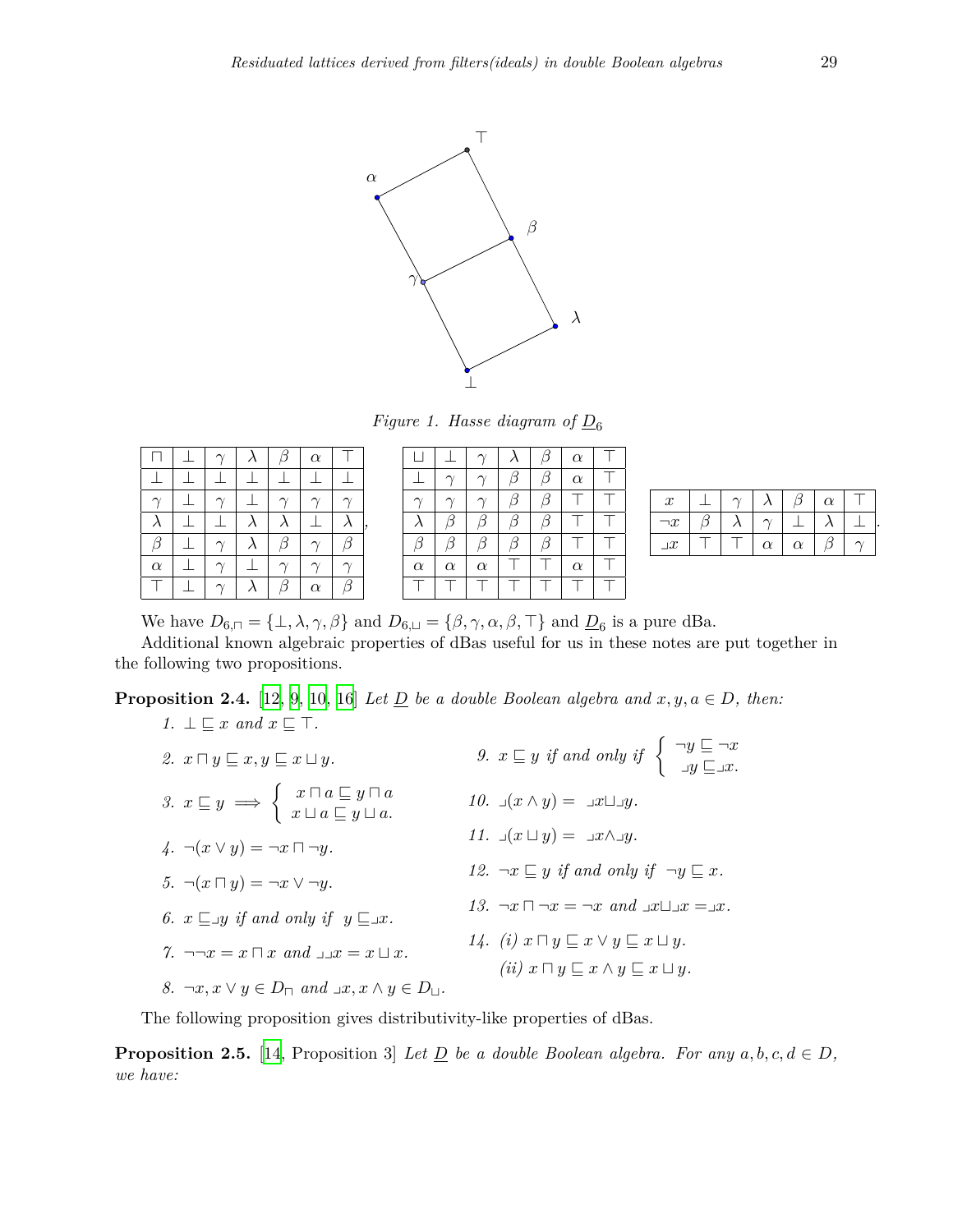- (i)  $a \lor (b \sqcap c) = (a \lor b) \sqcap (a \lor c)$ . (iv)  $a \land (a \sqcup b) = a \sqcup a$ .
- (ii)  $a \wedge (b \sqcup c) = (a \wedge b) \sqcup (a \wedge c)$ . (v)  $(a \sqcap a) \vee (b \sqcap b) = a \vee b$ .
- $(iii)$   $a \vee (a \sqcap b) = a \sqcap a$ .  $(vi)$   $(a \sqcup a) \wedge (b \sqcup b) = a \wedge b$ .
- (vii) The binary operations  $\vee$ ,  $\wedge$ ,  $\sqcap$  and  $\sqcup$  are compatible with  $\sqsubseteq$ , that is, if  $a \sqsubseteq b$  and  $c \sqsubseteq d$ , then  $a \vee c \sqsubseteq b \vee d$  (1),  $a \wedge c \sqsubseteq b \wedge d$  (2),  $a \sqcap c \sqsubseteq b \sqcap d$  (3) and  $a \sqcup c \sqsubseteq b \sqcup d$  (4).

The following proposition gives an additional algebraic properties of dBas.

**Proposition 2.6.** *Let*  $D$  *be a dBa, for any*  $a, b \in D$ *, the following equality hold:* 

- $(1)$   $(i)$   $a \sqcap \neg (a \sqcap b) = a \sqcap \neg b$ ,  $(ii)$   $a \sqcup \neg (a \sqcup b) = a \sqcup \neg b$ .
- (2) (i)  $a \sqcup b = (a \wedge a) \sqcup (b \wedge b)$ , (ii)  $a \sqcap b = (a \vee a) \sqcap (b \vee b)$ .

*Proof.* We give the proof of  $(1)(i)$  and  $(2)(i)$ , that of  $(1)(ii)$  and  $(2)(ii)$  are obtained dually.

For  $(1)(i)$ , let  $a, b \in D$ , we have

$$
a \sqcap \neg(a \sqcap b) = a \sqcap (\neg a \lor \neg b) \text{ (by (4) of Proposition 2.4)} = (a \sqcap \neg a) \lor (a \sqcap \neg b) \text{ (by axiom (6a))}
$$

$$
= \perp \lor (a \sqcap \neg b) \text{ (by axiom 9a)} = a \sqcap \neg b \text{ (by (1) of Proposition 2.4).}
$$

Thus (1)(i) is proved. We recall that  $a \lor a = a \land a$  and  $a \lor a = a \land a$ .

For  $(2)(i)$  we have  $a \sqcup b = (a \sqcup a) \sqcup (b \sqcup b)$  (by axiom  $(1b) = (a \land a) \sqcup (b \land b)$ .  $\Box$ 

Let  $\underline{D}$  be a dBa. A nonempty subset  $F$  of  $D$  is called **filter** if for all  $x, y \in D$ ,

$$
x, y \in F \implies x \sqcap y \in F
$$
 and  $(x \in F, x \sqsubseteq y) \implies y \in F$ .

**Ideals** of dBas are defined dually. We denote by  $F(D)$  (resp.  $I(D)$ ) the set of filters (resp. ideals) of the dBa *D*. These two sets are closed under intersection [[12](#page-20-3)]. Note that  $F(D) \cap$  $I(D) = \{D\}$ . For  $X \subseteq D$ , the smallest filter (resp. ideal) containing *X*, denoted by Filter $\langle X \rangle$ (resp. Ideal $\langle X \rangle$ ), is the intersection of all filters (resp. ideals) containing X, and is called the **filter** (resp. **ideal**) **generated by** *X*. A **principal filter** (resp. **ideal**) is a filter (resp. ideal) generated by a singleton. In this case we omit the curly brackets and set  $F(x) :=$  Filter $\langle \{x\} \rangle$ , and  $I(x) := \text{Ideal}\langle \{x\} \rangle$ . For any  $a \in D$ ,  $F(a \sqcap a) = F(a)$  and  $I(a \sqcup a) = I(a)$ . The set  $F(\underline{D})$  (resp.  $I(D)$  is a complete lattice with least element  $F(\top)$  (resp.  $I(\bot)$ ) and greatest element *D* under set inclusion in which for any  $F, G \in F(\underline{D})$  (resp.  $I, J \in I(\underline{D})$ )  $F \cap G$  (resp.  $I \cap J$ ) is the infimum of *F* and *G* (resp. *I* and *J*) while the supremum is given by  $F \vee G$  (resp.  $I \vee J$ ) and is characterized in the following two propositions.

<span id="page-5-0"></span>**Proposition 2.7.** [\[14\]](#page-20-4) *Let*  $\underline{D}$  *be a dBa,*  $\emptyset \neq X \subseteq D$ ,  $F_1, F_2 \in \mathcal{F}(\underline{D})$  *and*  $I_1, I_2 \in \mathcal{I}(\underline{D})$ *. Then* 

- (a)  $I(a) = \{x \in D \mid x \sqsubseteq a \sqcup a\}$  and  $F(a) = \{x \in D \mid a \sqcap a \sqsubseteq x\}.$
- (b)  $\text{Ideal}(\emptyset) = I(\bot) = \{x \in D \mid x \sqsubset \bot \sqcup \bot\}$  and  $\text{Filter}(\emptyset) = F(\top) = \{x \in D \mid \top \sqcap \top \sqsubset x\}.$
- (c)  $\text{Ideal}\langle X \rangle = \{x \in D \mid x \sqsubset b_1 \sqcup ... \sqcup b_n \text{ for some } b_1, ..., b_n \in X, n \geq 1\}.$
- (d) Filter $\langle X \rangle = \{x \in D \mid x \sqsupset b_1 \sqcap ... \sqcap b_n \text{ for some } b_1, ..., b_n \in X, n \geq 1\}.$
- (e)  $I_1 \vee I_2 = \text{Ideal}\langle I_1 \cup I_2 \rangle = \{x \in D \mid x \sqsubseteq i_1 \sqcup i_2 \text{ for some } i_1 \in I_1 \text{ and } i_2 \in I_2\}.$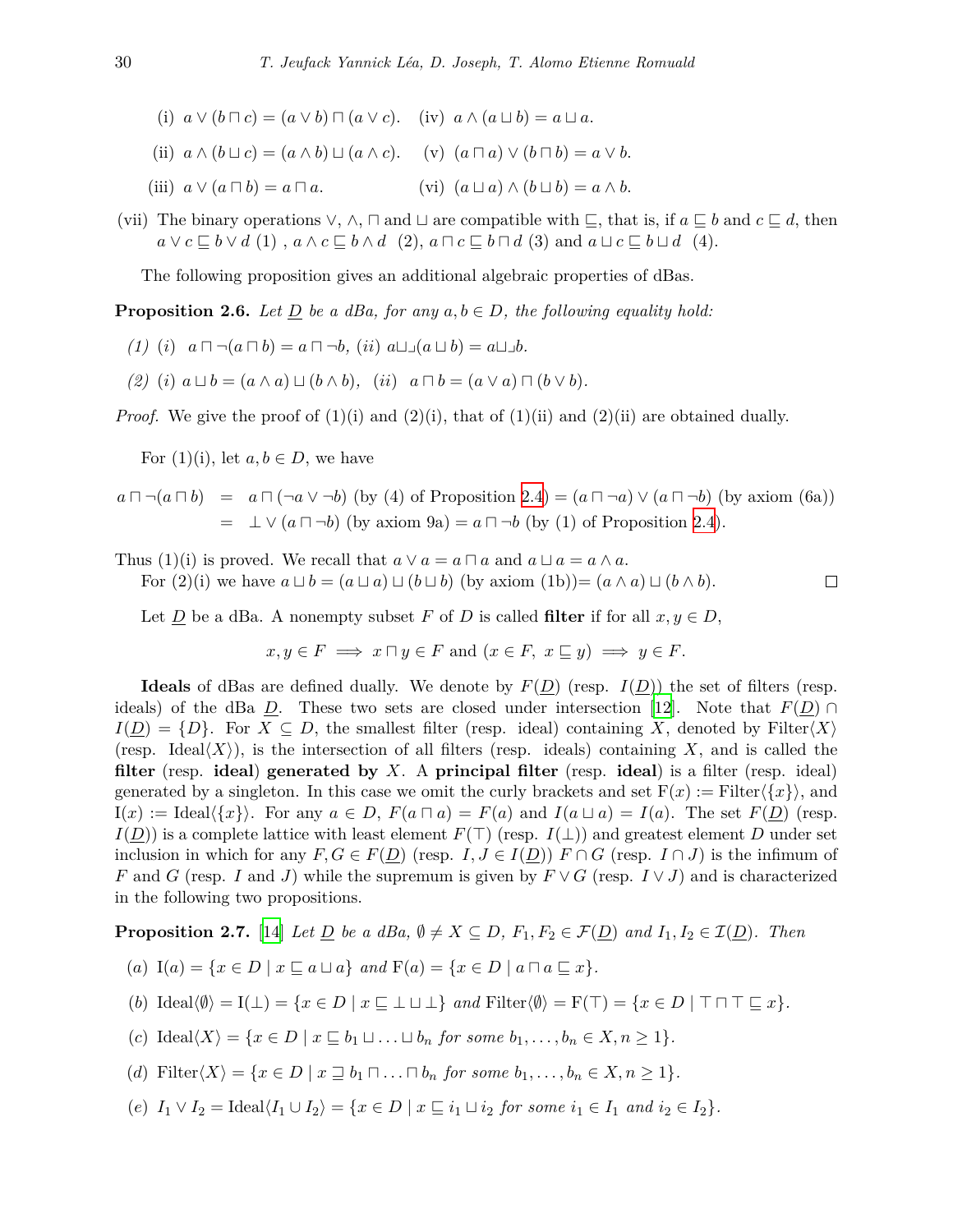(f) 
$$
F_1 \vee F_2 = \text{Filter}\langle F_1 \cup F_2 \rangle = \{x \in D \mid f_1 \sqcap f_2 \sqsubseteq x \text{ for some } f_1 \in F_1 \text{ and } f_2 \in F_2\}.
$$

<span id="page-6-2"></span>**Proposition 2.8.** [\[14\]](#page-20-4) *Let*  $D$  *be a dBa. For any*  $a_1, \ldots, a_n, a, b, c \in D$ *, the following hold:* 

 $(1)$   $\mathop{\vee}\limits_{i=1}^{n} \mathrm{F}(a_i) = \mathrm{F}(\mathop{\cap}\limits_{i=1}^{n} a_i) = \mathrm{Filter}\langle \{a_1, \ldots, a_n\} \rangle.$  $(2)$   $\mathop{\vee}\limits_{i=1}^{n} I(a_i) = I(\mathop{\sqcup}\limits_{i=1}^{n} a_i) = \text{Ideal}\langle\{a_1, \ldots, a_n\}\rangle.$ (3)  $F(a) ∧ (F(b) ∨ F(c)) = (F(a) ∧ F(b)) ∨ (F(a) ∧ F(c)).$  (9)  $F(a) ∨ F(\neg a) = F(⊥).$ (4)  $I(a) \lor (I(b) \land I(c)) = (I(a) \lor I(b)) \land (I(a) \lor I(c)).$ (5)  $\bigcap_{i=1}^{n} \mathbf{F}(a_i) = \mathbf{F}(\bigvee_{i=1}^{n} a_i).$ (6)  $\prod_{i=1}^{n} I(a_i) = I(\bigwedge_{i=1}^{n} a_i).$  $(F)$   $F(a) \wedge F(\neg a) = F(\top).$ (8) I(*a*)  $\vee$  I( $\exists$ *a*) = I( $\top$ ).  $(10) \text{ I}(a) \wedge \text{I}(\Box a) = \text{I}(\bot).$  $(11)$   $a \sqsubseteq b \implies I(a) \subseteq I(b).$  $(12)$   $a \sqsubseteq b \implies F(b) \subseteq F(a)$ .

# <span id="page-6-0"></span>**3 Filters as deductive systems, some particulars filters on dBas**

#### **3.1 Filters as deductive systems**

A subset *F* of a Boolean algebra *B* is a deductive filter (system) of *B* if  $1 \in F$  and  $a, a \to b \in F$ implies  $b \in F$  (see [\[5\]](#page-20-8), p.188). It is proven in Turunen (2001) that if *F* is a filter of a BL-algebra, then it satisfies

(a) 
$$
1 \in F
$$
 and,  $x \in F$  and  $x \to y \in F$  imply  $y \in F$  (with  $x \to y := \neg x \lor y$ ).

M. Kondo et al in [\[11](#page-20-9)] proved a similar result for residuated lattices by showing that deductive systems of Booleans algebras are exactly the nonempty lattice filters of its lattice reduct. Since Boolean algebras form a subclass of dBas we extend this result on arbitrary dBas in this subsection. We denote for any  $x, y \in D$ ,  $\neg x \lor y$  by  $x \to y$  (resp.  $\Box x \land y$  by  $x \leadsto y$ ). We have the following proposition.

<span id="page-6-1"></span>**Proposition 3.1.** *Let*  $D$  *be a dBa,*  $F$  *and*  $I$  *be a non-empty subsets of*  $D$ *,*  $\rightarrow$  *and*  $\rightsquigarrow$  *as above. Then the following statements hold:*

- *1. F is a filter of*  $D$  *if and only if* (*†*):  $\top \top \top \in F$  *and*  $x, x \to y \in F$  *implies*  $y \in F$ *.*
- *2. I is an ideal of D if and only if*  $(\ddagger)$ :  $\perp \sqcup \perp \in I$  *and*  $x, x \rightsquigarrow y \in I$  *implies*  $y \in I$ *.*

*Proof.* We give the proof of (1) and that of (2) is obtained dually. (⇒) Assume that *F* is a filter of *D*, then  $\top \top \top \in F$ . Let  $x, y \in D$  such that  $x, x \rightarrow y \in F$ . Since  $x, x \rightarrow y \in F$  and *F* a filter we get  $x \sqcap (x \rightarrow y) \in F$ , and

$$
x \sqcap (x \to y) = x \sqcap (\neg x \lor y)
$$
  
=  $(x \sqcap \neg x) \lor (x \sqcap y)$  (by (i) of Proposition 2.5)  
=  $\perp \lor (x \sqcap y) = x \sqcap y \sqsubseteq y$ .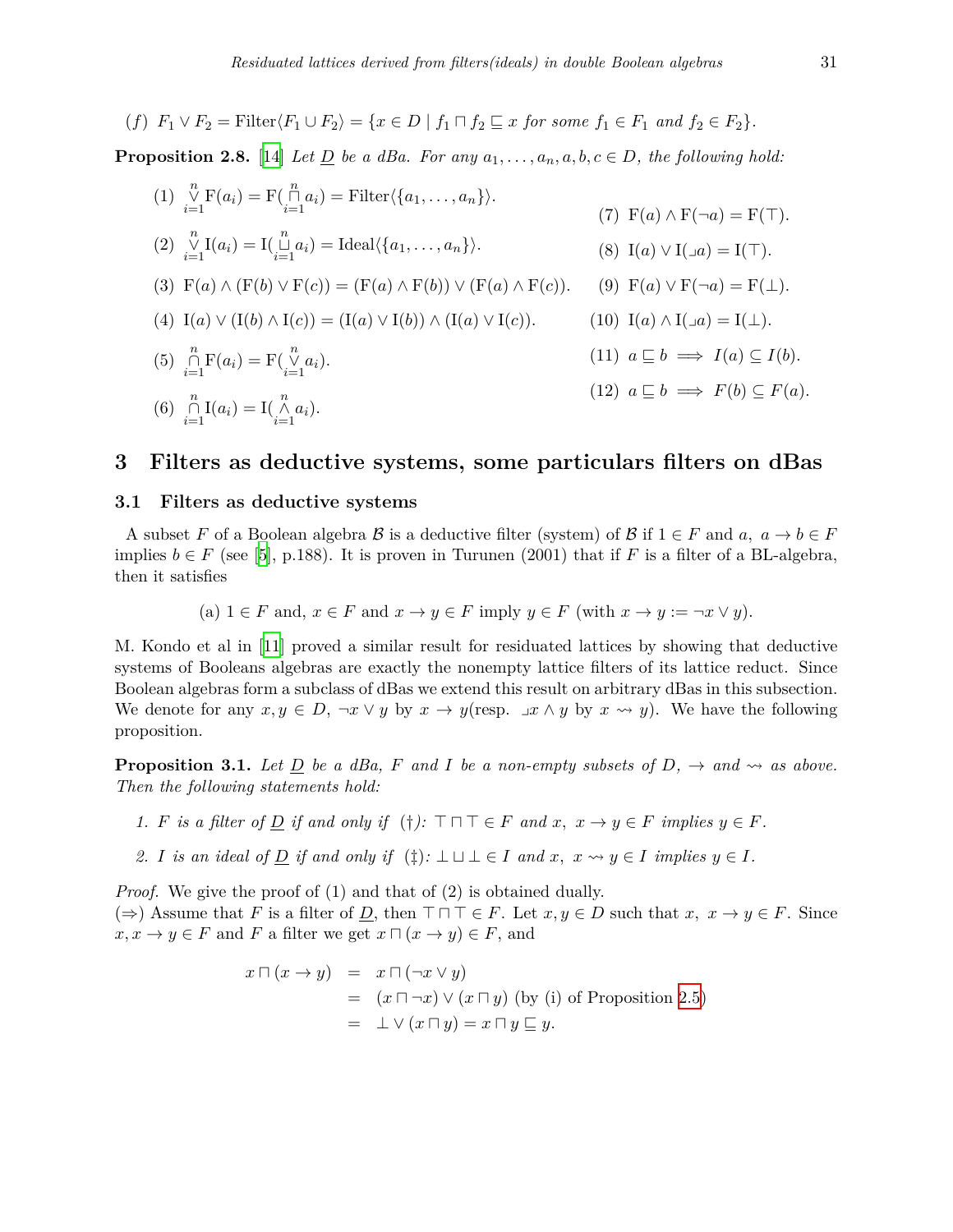It follows that  $x \sqcap (x \to y) = x \sqcap y \in F$  and  $x \sqcap y \sqsubseteq y$ , as F is a filter we deduce that  $y \in F$ .  $(\Leftarrow)$  Conversely, assume that (*†*) holds. We will show that *F* is a filter. Let *x*, *y* ∈ *F*. Then

$$
x \to (y \to (x \sqcap y)) = \neg x \lor (\neg y \lor (x \sqcap y))
$$
  
= 
$$
(\neg x \lor \neg y) \lor (x \sqcap y)
$$
 (by associativity of  $\lor$ )  
= 
$$
\neg (x \sqcap y) \lor (x \sqcap y)
$$
 (by (4) of Prop 2.4)  
= 
$$
\top \sqcap \top \in F.
$$

So  $y \to (x \sqcap y) \in F$  (due to  $x \in F$  and (†) holds). As  $y \in F$  and  $y \to (x \sqcap y) \in F$ , we obtain *x*  $\Box y$  *∈ F*. We deduce that *x*  $\Box y$  *∈ F*. To finish our proof, assume that *x*  $\subseteq y$  and *x*  $\in$  *F*; we will show that  $y \in F$ . Since  $x \subseteq y$ , we have  $x \sqcap y = x \sqcap x$ . Furthermore,

$$
x \to y \stackrel{\text{def}}{=} \neg x \lor y
$$
  
=  $\neg(x \sqcap x) \lor y$  (due to axiom (4a))  
=  $\neg(x \sqcap y) \lor y$  (due to  $x \sqcap y = x \sqcap x$ )  
=  $(\neg x \lor \neg y) \lor y$  (by (5) of Prop 2.4)  
=  $\neg x \lor (\neg y \lor y)$  (by associativity of  $\lor$ )  
=  $\neg x \lor (\top \sqcap \top) = \top \sqcap \top \in F$ .

So  $x \in F$  and  $x \to y \in F$ ; by assumptions on *F* we deduce that  $y \in F$ . Therefore *F* is a filter.  $\Box$ 

From the above Proposition [3.1,](#page-6-1) each filter (resp. ideal) on dBa is a deductive system.

#### **3.2 Some characterization of primary filters (ideals)**

To prove that each double Boolean algebra can be quasi-embedded into the algebra of proto-concepts of a suitable context, Rudolf Wille (see. [[16\]](#page-20-0)) consider the set  $\mathcal{F}_P(\underline{D})$  of filter *F* of the dBa  $\underline{D}$  for which  $F \cap D_{\square}$  is a prime filter of the Boolean algebra  $\underline{D}_{\square}$ , and the set  $\mathcal{I}_P(\underline{D})$  of ideal *I* of *D* for which *I* ∩ *D*<sub>*⊔*</sub> is a prime ideal of the Boolean algebra  $D_{\text{L}}$ . To establish the prime ideal theorem for dBas, Kwuida in [[12](#page-20-3)] introduced the set  $\mathcal{F}_{pr}(\underline{D})$  of filters *F* such that *F* is proper and for any  $x \in D$ ,  $x \in F$  or  $\neg x \in F$  called a **primary filter** of  $D$  and the set  $\mathcal{I}_{pr}(D)$  of ideals *I* such that *I* is proper and for any  $x \in D$ ,  $x \in I$  or  $x \in I$  called a **primary ideal** of  $D$ . Prosenjit et all in [[9\]](#page-20-7) shown that the primary filters(ideals) of a dBa *D* introduced by Kwuida in [\[12](#page-20-3)] are exactly the extension of prime filters(ideals) of the Boolean algebras *D⊓*(*D⊔*) as presented in the following proposition.

**Proposition 3.2.** [\[9](#page-20-7)] *Let D be a double Boolean algebra. Then the following statements hold:*  $(T)$   $\mathcal{F}_{pr}(\underline{D}) = F_P(\underline{D}).$  $(2)$   $\mathcal{I}_{pr}(\underline{D}) = \mathcal{I}_{P}(\underline{D}).$ 

Following this proposition, we retain that the role of prime filter(resp. ideal) of Boolean algebras is assumed by the primary filters(resp. ideals) introduced by Kwuida for dBas. The filter *F* is called **maximal** or **ultrafilter** if  $F$  is not contained in another proper filter of  $D$ . The ideal  $I$  is called a **maximal ideal** if  $I$  is proper and not contained in another proper ideal of  $D$ . We say that an ideal *I* of a lattice <u>*L*</del> is **prime** if  $I \neq L$  and  $a \wedge b \in I$  implies  $a \in I$  or  $b \in I$ .</u>

Dually, we say that a filter *F* of a lattice  $L$  is **prime** if  $F \neq L$  and

$$
a \lor b \in F \implies a \in F \text{ or } b \in F.
$$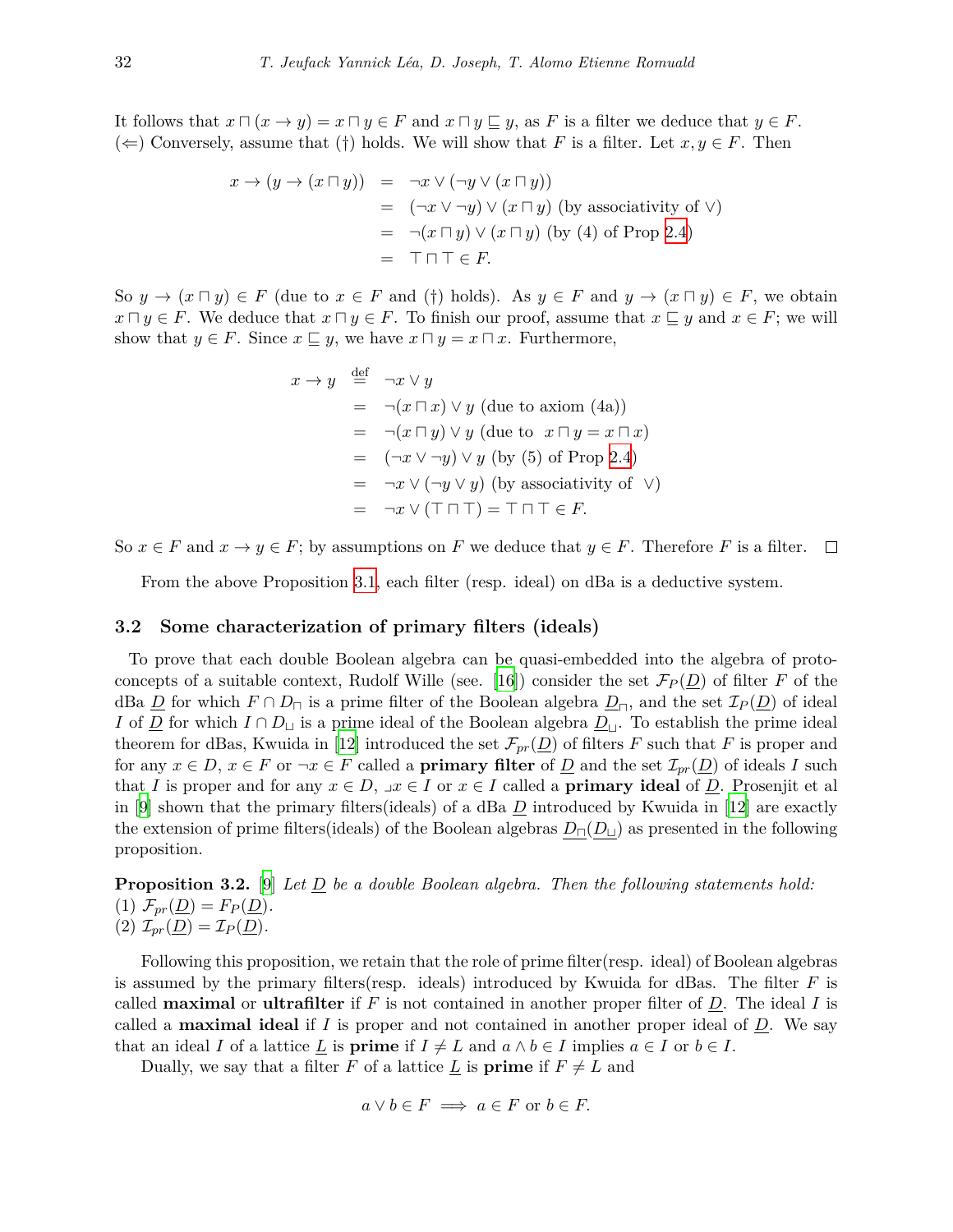Knowing that primary ideals (resp. filters) are very important for the study of algebraic structures and topology on algebraic structures, we give many characterizations of primary filters (resp. primary ideals) on dBas in the following theorem that extend those existing in Boolean algebras.

<span id="page-8-0"></span>**Theorem 3.3.** *Let D be a dBa and let F be a filter of D. Then the following statements are equivalent:*

- (1) *F is a primary filter.*
- (2) *F is an ultrafilter.*
- (3) For any  $x, y \in D$ ,  $x \vee y \in F$  implies  $x \in F$  or  $y \in F$ .
- (4) For any  $x, y \in D$ ,  $x \vee y \in F$  implies  $x \rightarrow y \in F$  or  $y \rightarrow x \in F$ .
- (5) If  $F_1$  and  $F_2$  are filters and  $F_1 \cap F_2 \subseteq F$ , then  $F_1 = F$  or  $F_2 = F$ .

*Proof.* We recall that for any  $x \in D$ ,  $x \to y = \neg x \lor y$ ,  $\neg x \lor x = \top \sqcap \top$ , and  $x \sqcap x = \neg \neg x$ .

(1) $\Rightarrow$  (2) We assume that *F* is a primary filter of *D*, then  $F \sqcap D_{\sqcap}$  is a prime filter of  $D_{\sqcap}$  and so a maximal filter of  $\underline{D}_{\square}$ . Let *G* be a filter of  $\underline{D}$  such that  $F \subseteq G$ , then  $F \cap D_{\square} \subseteq G \cap D_{\square}$ , as  $F \cap D_{\square}$  is maximal in  $\underline{D}_{\square}$  we get  $F \cap D_{\square} = G \cap D_{\square}$  or  $G \cap D_{\square} = D_{\square}$ . Assume that  $G \cap D_{\square} = D_{\square}$ , then  $D_{\square} \subseteq G$ . Let  $x \in D$ , then  $x \square x \in D_{\square} \subseteq G$ , since G is a filter, we have  $x \in G$ , so  $G = D$ . Now we suppose that  $F \cap D_{\square} = G \cap D_{\square}$ , then for  $x \in F$ ,  $x \square x \in F \cap D_{\square} = G \cap D_{\square}$ ; so  $x \square x \in G$ , and  $x \in G$  (due to G a filter); therefore  $F \subseteq G$ , similarly one can show that  $G \subseteq F$ ; hence  $F = G$ . Thus *F* is an ultrafilter.

(2)  $\Rightarrow$  (3) Assume that *F* is an ultrafilter. Let *x*, *y* ∈ *D* such that  $x \lor y \in F$ , in addition assume that  $x \notin F$ . We will show that  $y \in F$ . We define  $G = \{z \in D : x \vee z \in F\}$ . Clearly  $F \subseteq G$  (due to  $z \sqcap z \sqsubseteq x \vee z$  for all  $z \in F$ ). Assume that  $a, b \in G$ , then  $x \vee a, x \vee b \in F$ , as F is a filter, we get  $(a \sqcap b) \lor x = (a \lor x) \sqcap (b \lor x) \in F$  (by (iii) Proposition [2.5\)](#page-4-1), hence  $a \sqcap b \in G$ . If  $a \sqsubseteq b$  and  $a \in G$ , then  $a \lor x \subseteq b \lor x$  (using (vii) of Proposition [2.5](#page-4-1) and  $b \lor x \in F$ ); so  $b \in G$ . Thus *G* is a filter containing *F*. Furthermore  $x \vee x = x \sqcap x \notin F$ , so  $x \notin G$ , therefore  $G \neq D$ , and as *F* is maximal we get  $F = G$ . Since  $x \lor y \in F$ , we deduce that  $y \in G = F$ .

(3)  $\Rightarrow$  (4) Assume that (3) holds. Let  $x, y \in D$  such that  $x \vee y \in F$ . We will show that  $x \to y \in F$  or  $y \to x \in F$ . From the assumption we get  $x \in F$  or  $y \in F$ . If  $x \in F$ , then  $x \sqcap x \in F$ and  $y \to x = \neg y \lor x = (\neg y) \lor (x \sqcap x) \in F$  (due to  $x \sqcap x \sqsubseteq (\neg y) \lor (x \sqcap x)$ ) and F a filter). If  $y \in F$ , then a similar argument shows that  $x \to y \in F$  and (4) holds.

(4)⇒(1) Assume that (4) holds. Let  $x \in D$ , we will show that  $x \in F$  or  $\neg x \in F$ . We have  $x \vee \neg x = \top \sqcap \top \in F$ , so by assumption  $\neg x \rightarrow x \in F$  or  $x \rightarrow \neg x \in F$ , that is  $\neg\neg x \vee x = x \sqcap x \in F$ or  $\neg x \lor \neg x = \neg x \in F$ ; hence  $x \in F$  or  $\neg x \in F$  and we are done.

(3)⇒(5) Assume that (3) holds. Let  $F_1, F_2$  be two filters such that  $F_1 \cap F_2 \subseteq F$ . We will show that  $F_1 \subseteq F$  or  $F_2 \subseteq F$ . Assume that  $F_i$  is not contained in  $F$   $(i = 1, 2)$ , then there exist  $x \in F_1 \setminus F$  and  $y \in F_2 \setminus F$ . Since  $x \vee y \in F_1 \cap F_2 \subseteq F$  and (3) holds for F, we get  $x \in F$  or  $y \in F$ , contradicting the assumption on *x* and *y*. It follows that  $F_1 \subseteq F$  or  $F_2 \subseteq F$ .

(5)⇒(3). Assume that (5) holds. Let  $x, y \in D$  such that  $x \lor y \in D$ , then using (7) of Proposition [2.8,](#page-6-2)  $F(x) \cap F(y) = F(x \vee y) \subseteq F$ . Applying (5) we get that  $F(x) \subseteq F$  or  $F(y) \subseteq F$ , and we deduce that  $x \in F$  or  $y \in F$ .  $\Box$ 

The dual result of the above Theorem [3.3](#page-8-0) holds for ideals on dBAs.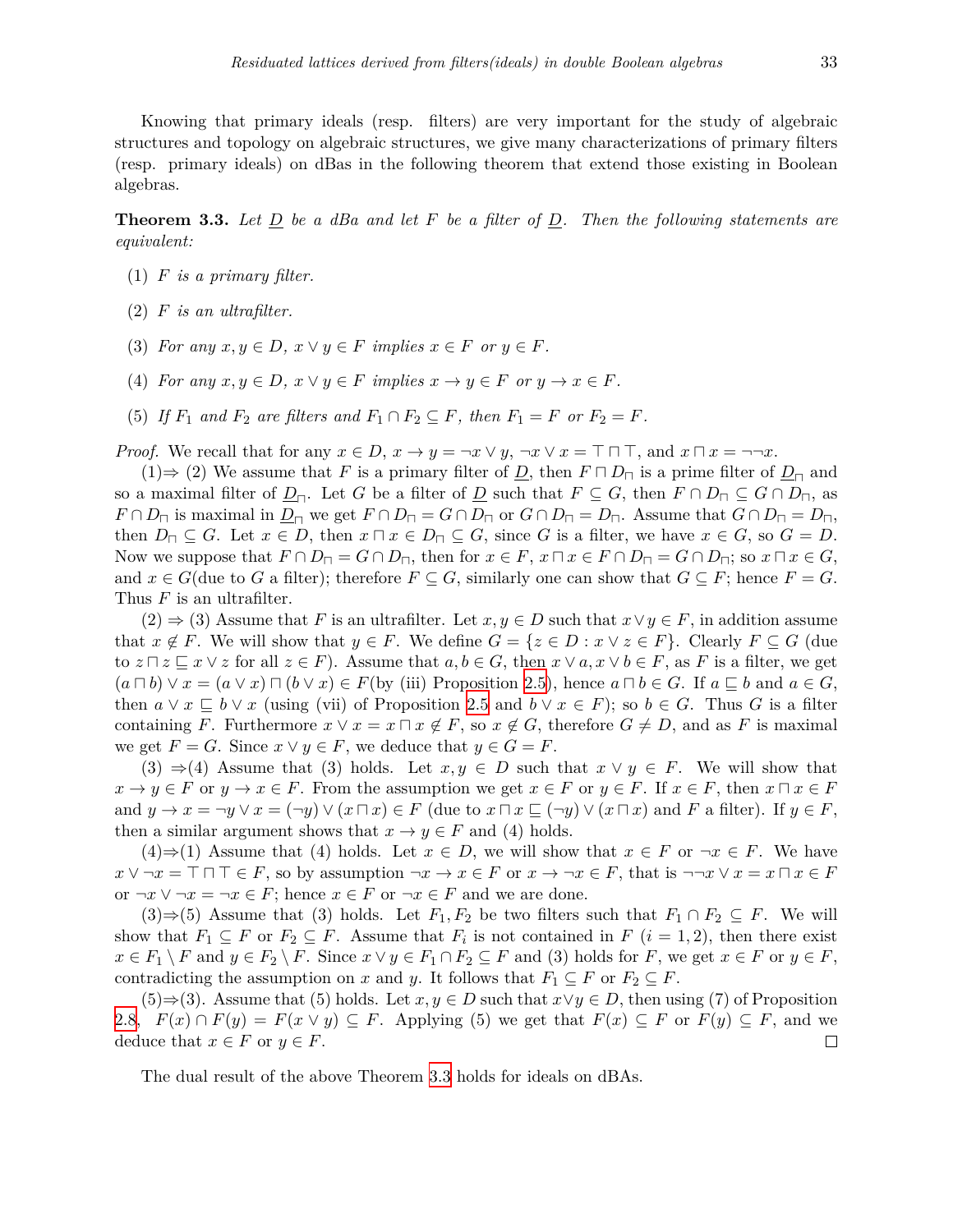#### **3.3 Filter dense and ideal co-dense in dBas**

A dense set and a dense element were studied on a double p-algebras by R. Beaser (see [[1\]](#page-20-10)), we introduce the dense set and co-dense set on double Boolean algebras and study some related properties. Let  $\underline{D}$  be a dBa, we consider the following sets:

$$
F_D := \{ x \in D : \neg x = \bot \}, \quad I_D = \{ x \in D : \exists x = \top \}.
$$

The elements of  $F<sub>D</sub>$  are called **dense** and those of  $I<sub>D</sub>$  **co-dense**. In the following proposition we show that  $F_D$  is a filter and  $I_D$  is an ideal.

**Proposition 3.4.** Let  $\underline{D}$  be a dBas and  $F_D$ ,  $I_D$  as above, then the following hold:

- (1)  $F_D$  *is a filter of*  $\underline{D}$ *.*
- (2)  $I_D$  *is an ideal of*  $\underline{D}$ .

*Proof.* (1) is dual of (2), we show (1) and the proof of (2) is obtained dually. We have  $F_D \neq \emptyset$  ( due to  $\neg$  *⊤* = *⊥* (axiom (11a))); so *⊤* ∈ *F*<sub>*D*</sub>. Let *x*, *y* ∈ *F*<sub>*D*</sub>, then  $\neg$ *x* = *⊥* and  $\neg$ *y* = *⊥*; furthermore  $\neg(x \sqcap y) = \neg x \vee \neg y$  (by (5) of Proposition [2.4](#page-4-0)) = ⊥  $\vee$  ⊥ (due to  $x, y \in F_D$ ) = ⊥  $\sqcap$  ⊥ = ⊥; so  $x \sqcap y \in F_D$ . Let  $x \in F_D$  and  $y \in D$  such that  $x \sqsubseteq y$ , then  $\neg y \sqsubseteq \neg x = \bot$  (by (9) of Proposition [2.4](#page-4-0) and  $\neg x = \bot$ ), therefore using (1) of Proposition [2.4](#page-4-0) we get  $\bot \sqsubseteq \neg y \sqsubseteq \bot$  and  $\neg y = \bot$ , so  $y \in F_D$ . Thus  $F_D$  is a filter of  $\underline{D}$ . П

The set  $F_D$  is called a **dense filter** and  $I_D$  is called a **co-dense** ideal of  $D$ . In [[12\]](#page-20-3), Kwuida defined a **trivial double Boolean algebra** as a double Boolean algebra in which  $\top \cap \top = \bot \sqcup \bot$ . As example of trivial dBa we get the three elements chain  $D_3 = (\{\perp, a, \top\}; \sqcup, \sqcap, \neg, \sqcup, \bot, \top)$  with  $a \sqcap a = a \sqcup a = a$  and  $\bot \sqsubseteq a \sqsubseteq \top$ .

<span id="page-9-1"></span>**Theorem 3.5.** Let <u>D</u> be a dBa,  $F_D$  and  $I_D$  as above. Then  $I_D \cap F_D \neq \emptyset$  if and only if <u>D</u> is trivial.

*Proof.* Assume that  $\underline{D}$  is trivial; then  $D_{\square} \cap D_{\square} = \{e\}$  with  $e = \bot \sqcup \bot = \top \sqcap \top$  and  $\neg e = \bot, \bot e = \top$ . Hence  $F_D \cap I_D \neq \emptyset$ . Conversely, assume that  $F_D \cap I_D \neq \emptyset$ . We will show that  $\underline{D}$  is trivial. Let  $a \in F_D \cap I_D$ , then  $\neg a = \bot$  and  $\Box a = \top$ . Furthermore  $\neg \neg a = \neg \bot = \top \sqcap \top$  (axiom (10a)) and ⌟⌟*a* =⌟*>* = *⊥t⊥* (axiom (10b)), that is *aua* = *>u>* and *ata* = *⊥t⊥*. Knowing that *⊥ v >u>* we have by (viii) of Proposition [2.5](#page-4-1) that  $\bot \sqcup \bot \sqsubseteq \top \sqcap \top$ . Since  $a \sqcup a = \bot \sqcup \bot$  and  $a \sqcap a \sqsubseteq a \sqcup a$ , we deduce that  $\top \sqcap \top \sqsubseteq \bot \sqcup \bot \sqsubseteq \top \sqcap \top$ , using the fact that  $\top \sqcap \top, \bot \sqcup \bot \in D_{\sqcap} \cap D_{\sqcup}$ , we deduce that  $\bot \sqcup \bot = \top \sqcap \top$  and *D* is trivial. that  $\bot \sqcup \bot = \top \sqcap \top$  and *D* is trivial.

Following the above Theorem [3.5](#page-9-1) and the prime ideal theorem [[12\]](#page-20-3), we get that if *D* is not trivial, then  $F_D \cap I_D = \emptyset$  and there exists a maximal ideal *I* and a maximal filter *F* such that  $F_D \subseteq F$ ,  $I_D \subseteq I$  and  $F \cap I = \emptyset$ .

## <span id="page-9-0"></span>**4 The structure of the set of filters(ideals) on dBas**

In [\[14](#page-20-4)], we have shown that the lattice of filters(resp. ideals) of a dBa form an algebraic lattice in which compact elements are principal filters(resp. ideals) and principal filters (resp. ideals) form a Boolean algebras. In this section, we give additional properties of these lattices by showing that they are distributive, Brouwerian, pseudocomplemented lattices and form a Heyting algebra. We finish this section by showing that the lattice of filters(resp. ideals) of a double Boolean algebra possess a structure of residuated lattice. We need the following definitions and properties in lattice theory for the sequel.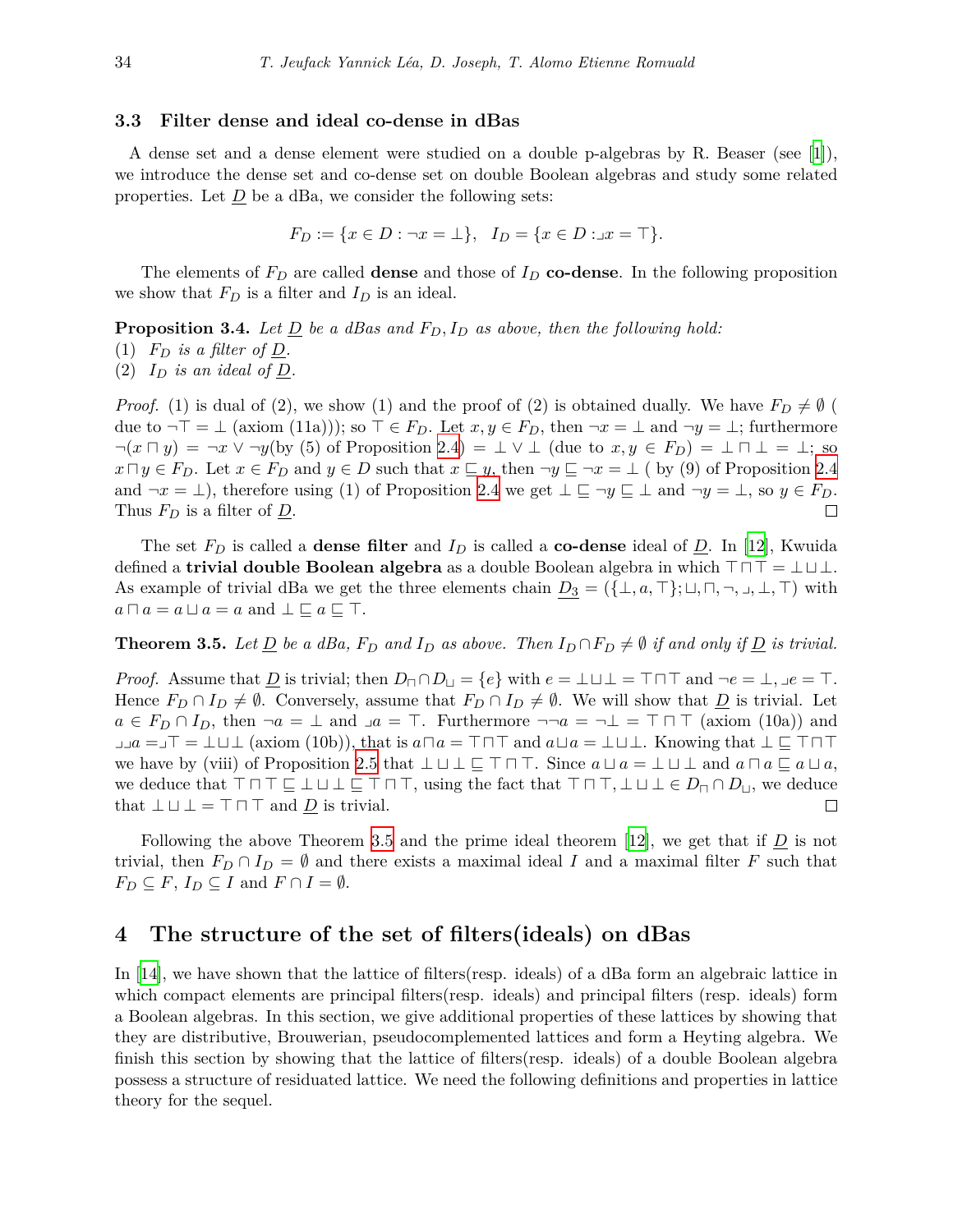**Definition 4.1.** *A lattice L is called distributive if the following distributive law holds:*

$$
(D) x \wedge (y \vee z) = (x \wedge y) \vee (x \wedge z).
$$

Infinite analogue of distributive law in a complete lattice is given by:

$$
(JID) \t x \wedge \bigvee_{i \in I} y_i = \bigvee_{i \in I} (x \wedge y_i) \t joint infinite distributive law.
$$

The distributivity of a complete lattice does not always imply the law (*JID*)(see [[5](#page-20-8)], p.20). An algebra  $\mathcal{A} = (A, \wedge, \vee, \rightarrow, 0)$  of type  $(2, 2, 2, 0)$  is called a **Heyting algebra** if  $\mathcal{A} = (A, \wedge, \vee, 0)$ is a lattice with a smallest element 0 and for all  $x, y, z \in A$  the following holds:

$$
x \wedge y \leq z
$$
 iff  $y \leq (x \to z)$  (the law of  $\wedge$  residualation),

that is  $x \to z = \max\{y : x \wedge y \leq z\}$  (see [[5](#page-20-8)], p.21). A complete lattice  $(L, \wedge, \vee)$  is **Brouwerian** iff it satisfies the above "join-infinite distributive law" whenever the arbitrary joins exist.

Let  $\underline{L}$  be a lattice. An element  $a \in L$  is **compact** if whenever  $\bigvee A$  exists and  $a \leq \bigvee A$  for  $A \subseteq L$ , we have  $a \leq \bigvee B$  for some finite  $B \subseteq A$ . The lattice  $\underline{L}$  is **compactly generated** if every element in L is a supremum of compact elements;  $L$  is **algebraic** if  $L$  is complete and compactly generated(see) [[3](#page-20-11)],  $p.17$ ).

In a bounded distributive lattice L, if b is a complement of a, then b is the largest element x of L with  $a \wedge x = 0$ . More generally, let *L* be a lattice with zero; an element  $a^*$  is a **pseudocomplement** of  $a \in L$  if  $a \wedge a^* = 0$  and  $a \wedge x = 0$  implies that  $x \leq a^*$ . An element can have at most one pseudocomplement (see [[7](#page-20-12)], p.99). A **pseudocomplement lattice** is one in which every element has a pseudocomplement ([[8](#page-20-13)]). A homomorphism  $\phi$  of a pseudocomplemented lattice into another pseudocomplemented lattice is a lattice homomorphism additionnally preserving 0*,* 1*, ∗* , that is

$$
\phi(0) = 0
$$
,  $\phi(1) = 1$  and  $\phi(x)^* = \phi(x^*)$ .

We will use the following remark in the sequel.

<span id="page-10-0"></span>**Remark 4.2.** *Let*  $\underline{D}$  *be a dBa. Let J be an arbitrary nonempty set,*  $\{F_j : j \in J\} \subseteq F(\underline{D})$  *and*  $\{I_j : j \in J\} \subseteq I(\underline{D})$ . Set  $\tilde{J} := \{(i_1, \ldots, i_n) \in J^n : n \geq 1, n \in \mathbb{N}\}\$ . The following hold:

$$
(*)\quad \bigvee_{j\in J} F_j = \bigcup_{(i_1,\ldots,i_n)\in \tilde{J}} (F_{i_1}\vee \ldots \vee F_{i_n}), \quad (*)\quad \vee_{j\in J} I_j = \bigcup_{(i_1,\ldots,i_n)\in \tilde{J}} (I_{i_1}\vee \ldots \vee I_{i_n}).
$$

<span id="page-10-1"></span>**Lemma 4.3.** Let  $\underline{D}$  be a dBa,  $\{F, F_i, i \in I\} \subseteq F(\underline{D}), \{I, I_j, j \in J\} \subseteq I(\underline{D}),$  then (1) *I ∧* ( *∨ j∈J*  $I_j$ ) =  $\gamma$ *j∈J*  $(I \wedge I_i).$ (2) *F ∧* ( *∨ j∈J*  $(F_j) = V_j$ *j∈J*  $(F \wedge F_i).$ 

*Proof.* (2) is dual to (1), we give the proof of (1). Let  $I \in I(\underline{D})$  and  $\{I_j : j \in J\} \subseteq I(\underline{D})$ , We show that *I ∧*( *∨*  $I_j$ ) =  $\gamma$  $(I \wedge I_j)$ . Since  $\mathcal{I}(\underline{D})$  is a complete lattice, clearly *∨*  $(I ∩ I_j) ⊆ I ∩ (V_j)$  $I_j$ ). Let *j∈J j∈J j∈J j∈J* now *x ∈ I ∩* ( *∨*  $\bigvee_{j\in J} I_j$ , then  $x \in I$  and by the Remark [4.2](#page-10-0) there exist  $j_1, \ldots, j_m \in J, x_{j_k} \in I_{j_k}, (1 \le j_k)$  $k \leq m$ ) such that  $x \subseteq x_{i_1} \sqcup \ldots \sqcup x_{i_m}$ , so by (vii) of Proposition [2.5,](#page-4-1)  $x \wedge x \subseteq x \wedge (x_{i_1} \sqcup \ldots \sqcup x_{i_m})$ , in addition, by (ii) of Proposition [2.5](#page-4-1)  $x \wedge (x_{i_1} \sqcup \ldots \sqcup x_{i_m}) = (x \wedge x_{i_1}) \sqcup \ldots \sqcup (x \wedge x_{j_m})$ , and (by (6) of Proposition [2.8](#page-6-2))  $I(x) \cap I(x_{i_k}) = I(x \wedge x_{i_k}) \subseteq I \cap I_{i_k}, (1 \leq k \leq m)$ ; furthermore  $x \sqsubseteq x \sqcup x = x \wedge x$ ; we deduce that  $x \in \Lambda$  $(I \cap I_j)$ . Hence,  $(1)$  is proved.  $\Box$ *j∈J*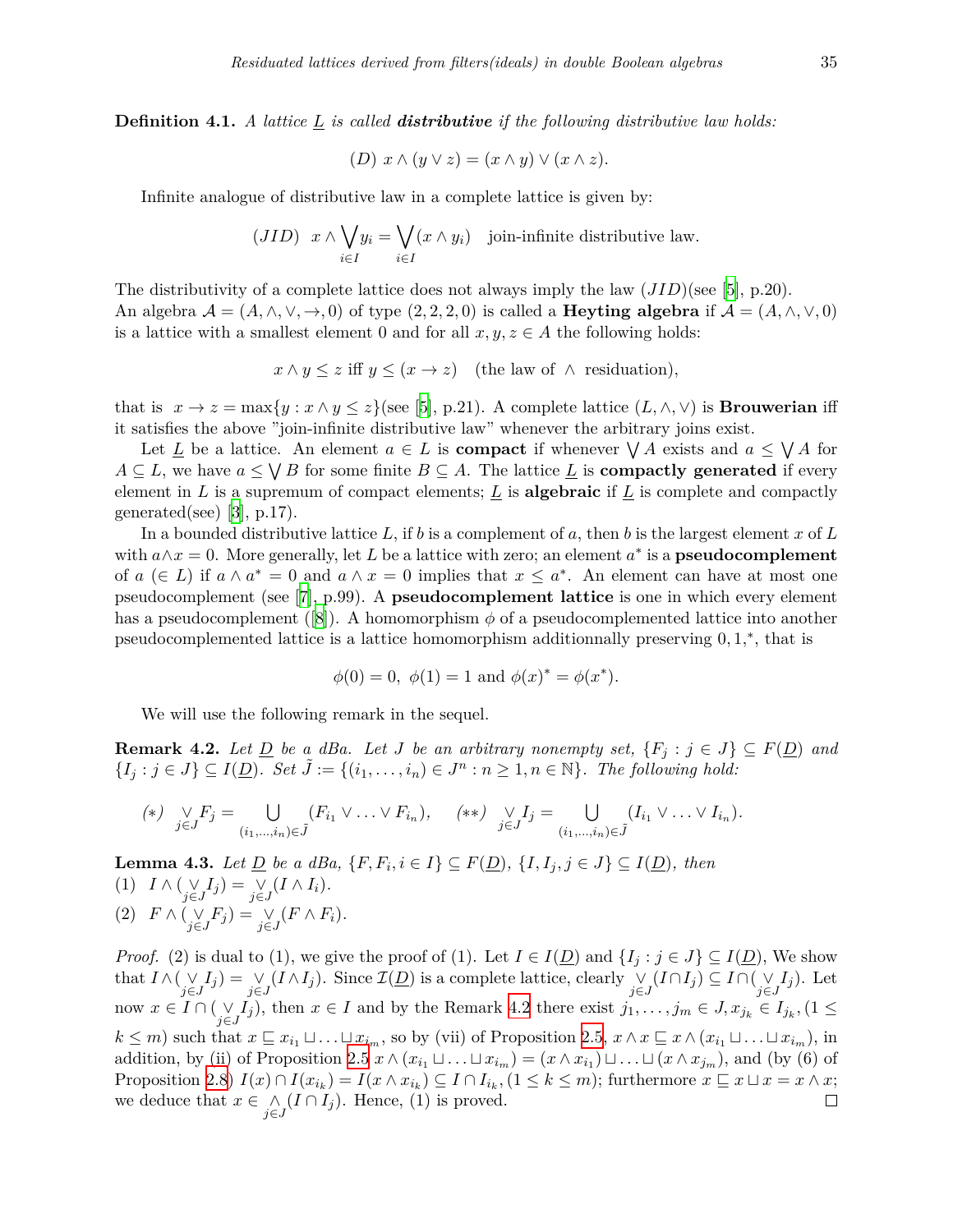<span id="page-11-0"></span>**Theorem 4.4.** *Let D be a dBa. The following statements hold:*

- *1.*  $F(\underline{D}) = (F(\underline{D}), ∩, ∨)$  *is a Brouwerian lattice, algebraic lattice in which compact elements are principal filters of D,*
- 2.  $I(D) = (I(D), \cap, \vee)$  *is a Brouwerian lattice, algebraic lattice in which compact elements are principal ideals of D.*

*Proof.* We give the proof of (1) and that of (2) is obtained dually. For (1),  $\mathcal{F}(D)$  is an algebraic lattice with compact elements, principal filters (see [[14,](#page-20-4) [15](#page-20-5)]). (1) of Lemma [4.3](#page-10-1) achieves the proof.  $\Box$ 

**Corollary 4.5.** *The lattices*  $\mathcal{F}(\underline{D})$  *and*  $\mathcal{I}(\underline{D})$  *are distributive.* 

*Proof.* It follows from Lemma [4.3](#page-10-1) and Theorem [4.4](#page-11-0)

**Proposition 4.6.** Let <u>D</u> be a dBa and P be a proper filter of D. If  $\{F \in F(\underline{D}) : P \subseteq F\}$  is a *chain, then P is primary.*

 $\Box$ 

 $\Box$ 

*Proof.* Set  $\Sigma = \{F \in F(\underline{D}) : P \subseteq F\}$  and suppose that  $\Sigma$  is a chain and *P* is not a primary filter, then there exist  $x, y \in D$  such that  $x \lor y \in P$ ,  $x \notin P$  and  $y \notin P$ . Since  $F(P \cup \{x\})$ ,  $F(P \cup \{y\}) \in \Sigma$ , without loss of generality let  $F(P \cup \{x\}) \subseteq F(P \cup \{y\})$ . By distributivity of  $F(D)$  and (5) of Proposition [2.8](#page-6-2) we have the following sequence formulas:

$$
P = P \vee F(x \vee y) = P \vee (F(x) \cap F(y)) \quad \text{(by (5) of Proposition 2.8)}
$$
\n
$$
= [P \vee F(x)] \cap [P \vee F(y)] \quad \text{(by distributivity of } \vee \text{ over } \cap)
$$
\n
$$
= F(P \cup \{x\}) \cap F(P \cup \{y\}) \quad \text{(using (f) of Proposition 2.7)}
$$
\n
$$
= F(P \cup \{x\}).
$$

This shows that  $x \in P$ , contradiction. Hence *P* must be a primary filter.

In ordrer to show that for a given double Boolean algebra, the set of all its filters (resp. ideals) is endowed with a structure of pseudocomplemented distributive lattice and the structure of Heyting algebra, we define the following operations. Let  $\underline{D}$  be a dBa and  $F_1, F_2 \in F(\underline{D}), I_1, I_2 \in I(\underline{D})$ , we set

$$
I_1 \to I_2 = \{x \in D : I(x) \cap I_1 \subseteq I_2\}, \quad F_1 \to F_2 = \{x \in D : F(x) \cap F_1 \subseteq F_2\}.
$$

<span id="page-11-1"></span>**Lemma 4.7.** Let  $\underline{D}$  be a dBa,  $I_j$ ,  $I \in I(\underline{D})$ ,  $F_j$ ,  $F \in F(\underline{D})$ ,  $j = 1, 2$  and  $F_1 \rightarrow F_2$ ,  $I_1 \rightarrow I_2$  as above, *then the following statements hold:*

*1.*  $(i) I_1 \to I_2 \in I(D)$ *.*  $(ii) F_1 \to F_2 \in F(D)$ *.* 

2. 
$$
I_1 \cap I \subseteq I_2
$$
 iff  $I \subseteq I_1 \rightarrow I_2$ , that is  $I_1 \rightarrow I_2 = \sup \{I \in I(\underline{D}) : I_1 \cap I \subseteq I_2\}$ .

3.  $F_1 \cap F \subseteq F_2$  iff  $F \subseteq F_1 \to F_2$ , that is  $F_1 \to F_2 = \sup\{F \in F(\underline{D}) : F_1 \cap F \subseteq F_2\}.$ 

*Proof.* (1)(i) is dual to (1)(ii) and (2) is dual to (3). We show (1)(i) and (2).

For  $(1)(i)$  we show that  $I_1 \to I_2$  is an ideal. Since  $I(\perp) \cap I_1 = I(\perp) \subseteq I_2$ , we get  $\perp \in I_1 \to I_2$ and  $I_1 \to I_2 \neq \emptyset$ . Let  $x \in D$  and  $y \in I_1 \to I_2$ , then  $I(y) \cap I_1 \subseteq I_2$ ; furthermore  $x \sqsubseteq y$  implies that *I*(*x*)  $\subseteq$  *I*(*y*) (by (11) of Proposition [2.7](#page-5-0)); so *I*(*x*)∩*I*<sub>1</sub>  $\subseteq$  *I*(*y*)∩*I*<sub>1</sub>  $\subseteq$  *I*<sub>2</sub> and by transitivity of  $\subseteq$  we get that  $I(x) \cap I_1 \subseteq I_2$ , therefore  $x \in I_1 \to I_2$ . Now assume that  $x, y \in I_1 \to I_2$ , then  $I(x) \cap I_1 \subseteq I_2$  and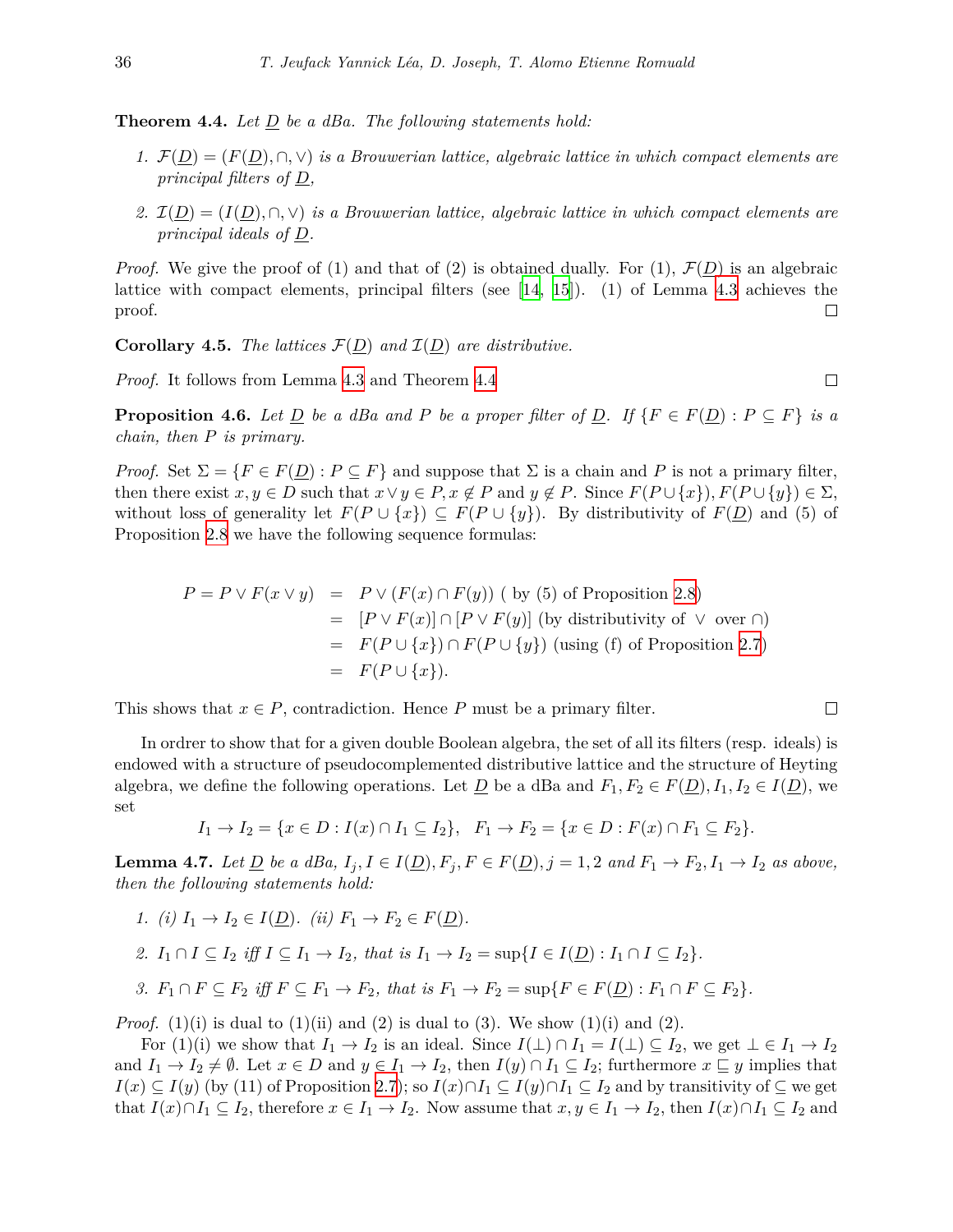(2)  $(\Rightarrow)$  Assume that  $I_1 \cap I \subseteq I_2$ , we will show that  $I \subseteq I_1 \rightarrow I_2$ . Let  $x \in I$ , we show that  $x \in I_1 \to I_2$ , to do this we show that  $I(x) \cap I_1 \subseteq I_2$ . Let  $u \in I(x) \cap I_1 \subseteq I \cap I_1$ , then  $u \in I(x) \subseteq I$ and  $u \in I_1$ . Since  $u \in I(x) \subseteq I$ , we have  $u \subseteq x \sqcup x$  (by (1) of Proposition [2.7](#page-5-0)), and  $x \sqcup x \in I$ , then  $u \in I \cap I_1 \subseteq I_2$  (by assumption), therefore  $x \in I_1 \to I_2$  and  $I \subseteq I_1 \to I_2$ .

(←) Assume that  $I \subseteq I_1 \to I_2$ , we will show that  $I_1 \cap I \subseteq I_2$ . Let  $x \in I \cap I_1$ , we will show that  $x \in I_2$ . Since  $x \in I \cap I_1$ , we get  $x \in I$  and  $x \in I_1$ , by  $I \subseteq I_1 \to I_2$ ,  $x \in I$  implies that  $I(x) \cap I_1 \subseteq I_2$ , but *I*(*x*) ⊆ *I*<sub>1</sub> (due to *x* ∈ *I*<sub>1</sub>), therefore *x* ∈ *I*<sub>2</sub>, hence *I* ∩ *I*<sub>1</sub> ⊆ *I*<sub>2</sub>. Thus (2) is proved.  $\Box$ 

Let 
$$
I_{\sqcup} \in \mathcal{I}(\underline{D}_{\sqcup}), I \in \mathcal{I}(\underline{D}), F_{\sqcap} \in \mathcal{F}(\underline{D}_{\sqcap}),
$$
 and  $F \in \mathcal{F}(\underline{D})$ , we set  
\n $I_{\sqcup}^{\star} := \{x \in D_{\sqcup} : \forall i \in I_{\sqcup} : i \wedge x = \bot \sqcup \bot\}, F^{\star} := \{x \in D : \forall i \in I : i \wedge x = \bot \sqcup \bot\},$   
\n $F_{\sqcap}^{\ast} := \{x \in D_{\sqcap} : \forall j \in F_{\sqcap}, x \vee j = \top \sqcap \top\}, F^{\ast} := \{x \in D : \forall j \in F, x \vee j = \top \sqcap \top\}.$ 

It is shown in [\[14](#page-20-4), [15\]](#page-20-5), that  $\mathcal{F}(\underline{D})$ ,  $\mathcal{I}(\underline{D})$ ,  $\mathcal{I}(\underline{D}_\perp)$ , and  $\mathcal{F}(\underline{D}_\square)$  are algebraic lattices. We consider the following maps:  $\Phi: F(D_{\Box}) \to F(D), E \mapsto \Phi(E) = \{x \in D : \exists u \in E, u \sqsubseteq x\}$  and  $\Psi: I(\underline{D}_{\vert \vert}) \to I(\underline{D}), \ I \mapsto \Psi(I) = \{x \in D : \exists x_0 \in I, \ x \sqsubseteq x_0\}$  defined in [\[14](#page-20-4)].

For any  $a \in D, I(a)$  (resp.  $F(a)$ ) is the principal ideal (resp. filter) of *D* generate by *a* and for any  $a \in D_$ *u* (resp.  $a \in D_$ T),  $I_$ <sup>[</sup>(a)) (resp.  $F_$ T\_(a)) denoted the principal ideal (resp. filter) of  $D_$ <sup>[</sup> (resp.  $D_{\square}$ ). We have the following known result.

<span id="page-12-1"></span>**Theorem 4.8.** [\[14](#page-20-4)] *Let D be a double Boolean algebra, then:*

- (1)  $\mathcal{F}(D_{\square})$  *and*  $\mathcal{F}(D)$  *are isomorphic lattices via*  $\Phi$ *,*
- (2)  $\mathcal{I}(\underline{D}_\perp)$  *and*  $\mathcal{I}(\underline{D})$  *are isomorphic lattices via*  $\Psi$ *.*

We need the following lemma for the proof of Theorem [4.10.](#page-13-0)

<span id="page-12-0"></span>**Lemma 4.9.** Let  $\underline{D}$  be a dBa,  $I, J \in I(\underline{D})$ ,  $F, G \in F(\underline{D})$ ,  $I_{\sqcup} \in I(\underline{D}_{\sqcap})$ ,  $F_{\sqcap} \in F(\underline{D}_{\sqcap})$  and  $I^{\star}, F^{\ast}, I_{\square}^{\star}, F^{\ast}$  *as above, then the following statements hold.* 

- (1) (i)  $I^* \in I(\underline{D})$ , (ii)  $I \cap I^* = I(\bot \sqcup \bot)$ , (iii) If  $J \cap I = I(\bot \sqcup \bot)$ , then  $J \subseteq I^*$ .
- (2) (i)  $F^* \in F(\underline{D})$ , (ii)  $F^* \cap F = F(\top \cap \top)$ , (iii) If  $G \cap F = F(\top \cap \top)$ , then  $G \subseteq F^*$ .
- (3) (i)  $I_{\sqcup}^{\star} \in I(\underline{D})$ , (ii)  $I_{\sqcup} \cap I_{\sqcup}^{\star} = I_{\sqcup}(\bot \sqcup \bot)$ , (iii) If  $J_{\sqcup} \cap I_{\sqcup} = I_{\sqcup}(\bot \sqcup \bot)$ , then  $J_{\sqcup} \subseteq I_{\sqcup}^{\star}$ .
- (4) (i)  $F_{\sqcap}^* \in F(\underline{D}_{\sqcap}).$  (ii)  $F_{\sqcap}^* \cap F_{\sqcap} = F_{\sqcap}(\top \sqcap \top),$  (iii) If  $G_{\sqcap} \cap F_{\sqcap} = F_{\sqcap}(\top \sqcap \top),$  then  $G_{\sqcap} \subseteq F_{\sqcap}^*$ .
- (5) (*i*)  $\Psi(I_{\sqcup}^{*}) = (\Psi(I_{\sqcup}))^{*}$ . (*ii*)  $\Phi(F_{\sqcap}^{*}) = (\Phi(F_{\sqcap}))^{*}$ .

*Proof.* For (1)(i), we have  $I^* \neq \emptyset$  ( due to  $\bot \wedge i = \bot \sqcup \bot$  for any  $i \in I$ ). Assume that  $x \sqsubseteq y$  with  $y \in I^*$ . Since  $y \in I^*$ , for any  $i \in I$  we get  $y \wedge i = \bot \sqcup \bot$ . Furthermore,  $\sqsubseteq$  is compatible with  $\sqcup$  and  $\wedge$ , so from  $x \sqsubseteq y$  we get  $\perp \sqcup \perp \sqsubseteq x \sqcup x \sqsubseteq y \sqcup y$  and  $\perp \sqcup \perp \sqsubseteq (x \sqcup x) \wedge (i \sqcup i) \sqsubseteq (y \sqcup y) \wedge (i \sqcup i) = \perp \sqcup \perp$ . It follows that  $\bot \sqcup \bot = (x \sqcup x) \land (i \sqcup i) = x \land i$  and  $x \in I^*$ . Let  $x, y \in I^*$ , then for  $i \in I$  we have  $(x \sqcup x) \wedge (i \sqcup i) = \bot \sqcup \bot$  and  $(y \sqcup y) \wedge (i \sqcup i) = \bot \sqcup \bot$ . In addition,

$$
(i \sqcup i) \land (x \sqcup y) = [(i \sqcup i) \land (x \sqcup x)] \sqcup [(i \sqcup i) \land (y \sqcup y)]
$$
  
= 
$$
(\perp \sqcup \perp) \sqcup (\perp \sqcup \perp) = \perp \sqcup \perp.
$$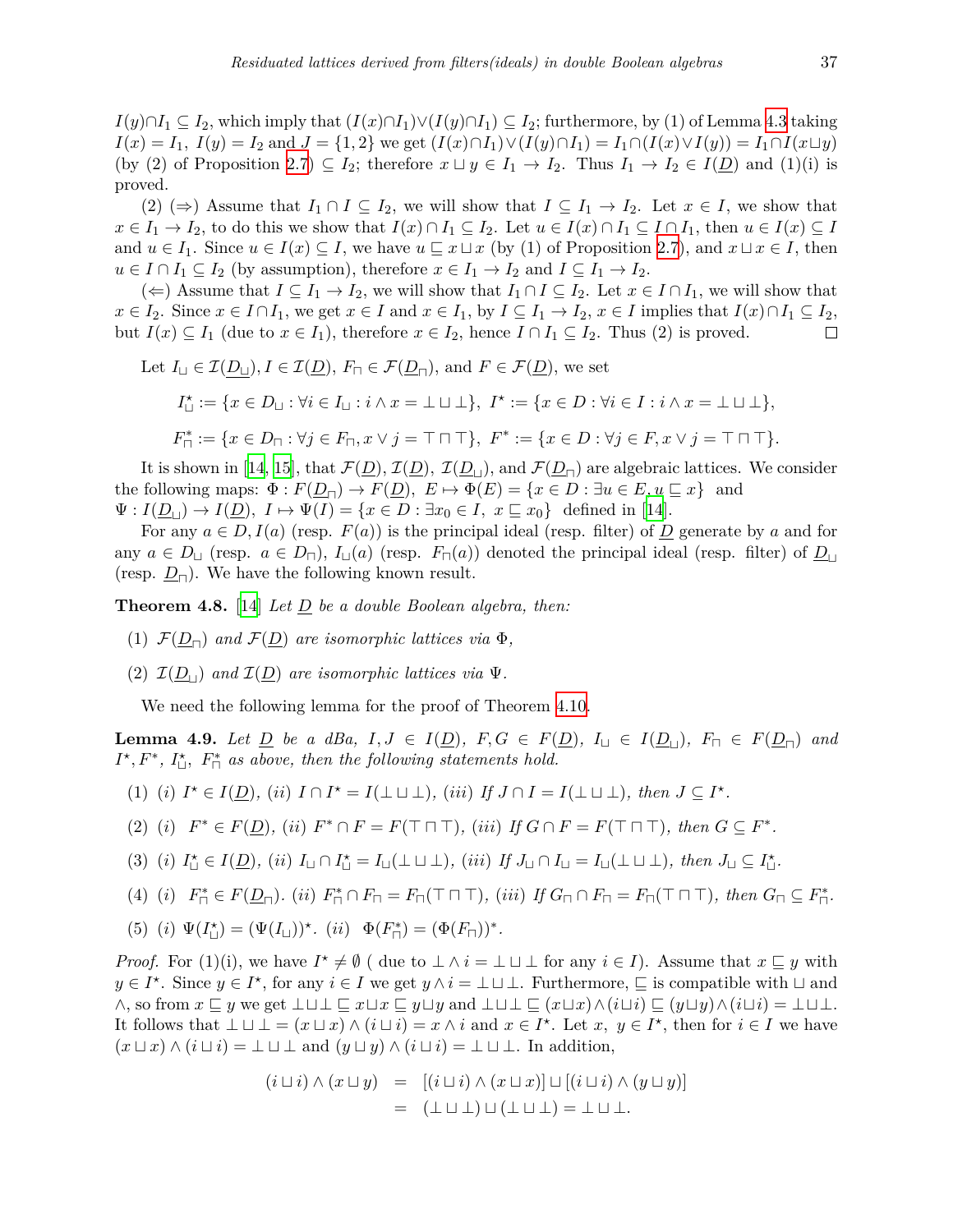So  $x \sqcup y \in I$ . Thus  $I^*$  is an ideal of  $\underline{D}$ . For  $(1)(ii)$ , since  $I^*$  and I are ideals we have  $I(\perp \sqcup \perp) \subseteq I \cap I^*$ . Let  $x \in I \cap I^*$ , then  $(x \sqcup x) \wedge (x \sqcup x) = \bot \sqcup \bot$ , that is  $x \sqcup x = \bot \sqcup \bot$  and  $x \sqsubseteq \bot \sqcup \bot$ , so  $x \in I(\bot \sqcup \bot)$ . Thus  $I \cap I^* = I(\perp \sqcup \perp)$  and (1)(ii) holds.

For (1)(iii) let *J* be an ideal of <u>D</u> such that  $J \cap I = I(\perp \sqcup \perp)$ , we will show that  $J \subseteq I^*$ . Let  $x \in J$  and let  $i \in I$ , then  $i \wedge x = (i \sqcup i) \wedge (x \sqcup x) \sqsubseteq x \sqcup x$ ,  $i \sqcup i$  (due to  $x \sqcup x$ ,  $i \sqcup i \in D_{\sqcup}$ ) and  $x \sqcup x \in J$ ,  $i \sqcup i \in I$ , so  $x \wedge i \in I \cap J = I(\perp \sqcup \perp)$ , therefore  $\perp \sqcup \perp \sqsubseteq x \wedge i \sqsubseteq \perp \sqcup \perp$  and  $x \wedge i = \perp \sqcup \perp$ , thus  $x \in I^*$  and (iii) holds. The proof of (2) is dual to that of (1).

(3) A similar argument use in the proof of  $(1)$  (resp. $(2)$ ) show that  $(3)$  (resp.  $(4)$ ) holds.

(5) We show that  $\Psi(I_{\sqcup}^*) = (\Psi(I_{\sqcup}))^*$ . First we show that  $\Psi(I_{\sqcup}^*) \subseteq (\Psi(I_{\sqcup}))^*$ . Let  $y \in$  $\Psi(I_{\sqcup}^{\star})$ , then there exists  $u \in I_{\sqcup}^{\star}$  such that  $y \sqsubseteq u$  (1.1). As  $u \in I_{\sqcup}^{\star}$ , then for any  $v \in I_{\sqcup}$ , *u* ∧ *v* = ⊥  $\perp$  ⊥. Let  $z \in \Psi(I_{\sqcup})$ , then there exists  $t \in I_{\sqcup}$  such that  $z \subseteq t$  (1.2). From (1.1) and (1.2), using (vii) of Proposition [2.5](#page-4-1) we get  $\bot \sqcup \bot \sqsubseteq y \land z \sqsubseteq u \land t = \bot \sqcup \bot$  (by (2)), so  $y \land z = \bot \sqcup \bot$  for any  $z \in \Psi(I_{\sqcup})$ , therefore  $y \in \Psi(I_{\sqcup})^*$  and  $\Psi(I_{\sqcup}) \subseteq \Psi(I_{\sqcup})^*$ . It remains to show that  $\Psi(I_{\sqcup})^* \subseteq \Psi(I_{\sqcup}^*)$ . Let  $y \in [\Psi(I_{\sqcup})]^{\star}$ , we show that  $y \in \Psi(I_{\sqcup})$ . As  $y \in [\Psi(I_{\sqcup})]^{\star}$ , then for every  $v \in \Psi(I_{\sqcup})$ ,  $y \wedge v = \perp \sqcup \perp$ . Furthermore  $I_{\sqcup} \subseteq \Psi(I_{\sqcup})$  (by definition of  $\Psi$ ), then for any  $v \in I_{\sqcup}$ ,  $y \wedge v = \bot \sqcup \bot$ , it follows that  $(y \sqcup y) \wedge (v \sqcup v) = \bot \sqcup \bot$  for any  $v \in I_{\sqcup}$ . Thus  $y \sqcup y \in I_{\sqcup}^{\star}$ , furthermore  $y \sqsubseteq y \sqcup y$ , so  $y \sqcup y \in \Psi(I_{\sqcup}^{\star})$ . Therefore  $y \in \Psi(I_{\sqcup}^{\star})$  and  $\Psi(I_{\sqcup})^{\star} \subseteq \Psi(I_{\sqcup}^{\star})$ . Thus (5) holds.

(6) A similar argument use in the proof of (5) show that (6) holds.

 $\Box$ 

From the above two Lemmas [4.9](#page-12-0) and [4.7](#page-11-1), the binary operation  $\rightarrow$  is well defined on  $F(D)$ and on  $I(\underline{D})$ , and the unary operation <sup>\*</sup> (resp.  $\star$ ) is also well defined on  $F(\underline{D})$  (resp.  $I(\underline{D})$ ). We consider the following algebras:

$$
\mathcal{F}(\underline{D}) = (F(\underline{D}), \wedge, \vee, \rightarrow, ^*, F(\top), D), \quad \mathcal{F}(\underline{D}_{\sqcap}) = (F(D_{\sqcap}), \wedge, \vee, \rightarrow, ^*, F_{\sqcap}(\top \sqcap \top), D_{\sqcap}),
$$
  

$$
\mathcal{I}(\underline{D}) = (I(\underline{D}), \wedge, \vee, \rightarrow, ^*, I(\bot), D), \quad \mathcal{I}(\underline{D}_{\sqcup}) = (I(D_{\sqcup}), \wedge, \vee, \rightarrow, ^*, I_{\sqcup}(\bot \sqcup \bot), D_{\sqcup}).
$$

<span id="page-13-0"></span>**Theorem 4.10.** *Let D be a dBa,* Ψ *and* Φ *as above, then the following statement hold:*

- *1.*  $I(D_₁)$  *and*  $I(D)$  *are distributive lattices, pseudocomplemented lattices, algebraic lattices, Brouwerian and Heyting algebras isomorphic via* Ψ*.*
- *2. <sup>F</sup>*(*D⊓*) *and <sup>F</sup>*(*D*) *are distributive lattices, pseudocomplemented lattices, Brouwerian lattices, algebraic lattices and Heyting algebras isomorphic via* Φ*.*

*Proof.* (1) By (1) of Lemma [4.9](#page-12-0) we get that  $I^*$  is a pseudocomplement of  $I \in \mathcal{I}(\underline{D})$  and  $I^*_{\sqcup}$  is a pseudocomplement of  $I_{\sqcup} \in \mathcal{I}(\underline{D}_{\sqcup})$ . In addition, from Theorem [4.8](#page-12-1) we get that  $\Psi$  is an isomorphism of Bounded lattices. It remains to show that  $\Psi(I^*_{\sqcup}) = \Psi(I_{\sqcup})^*$  for any  $I_{\sqcup} \in \mathcal{I}(\underline{D}_{\sqcup})$  what is true by  $(5)(i)$  of Lemma 4.9. Thus  $\Psi$  is an isomorphism of pseudocomplemented lattices. The proof of (2) is similar to that of (1).  $\Box$ 

**Definition 4.11.** An algebra  $(A, \wedge, \vee, \odot, \rightarrow, 0, 1)$  of type  $(2, 2, 2, 2, 0, 0)$  is called a residuated **lattice** *if it satisfies:*

- (*LR*1)  $(A, \wedge, \vee, 0, 1)$  *is a Bounded lattice.*
- $(LR2)$   $(A, \odot, 1)$  *is a commutatives monoid.*
- $(LR3) \odot and \rightarrow form$  an adjoint pair .i.e  $c \leq a \rightarrow b$  if and only if  $a \odot c \leq b$ , for all  $a, b, c \in A$ .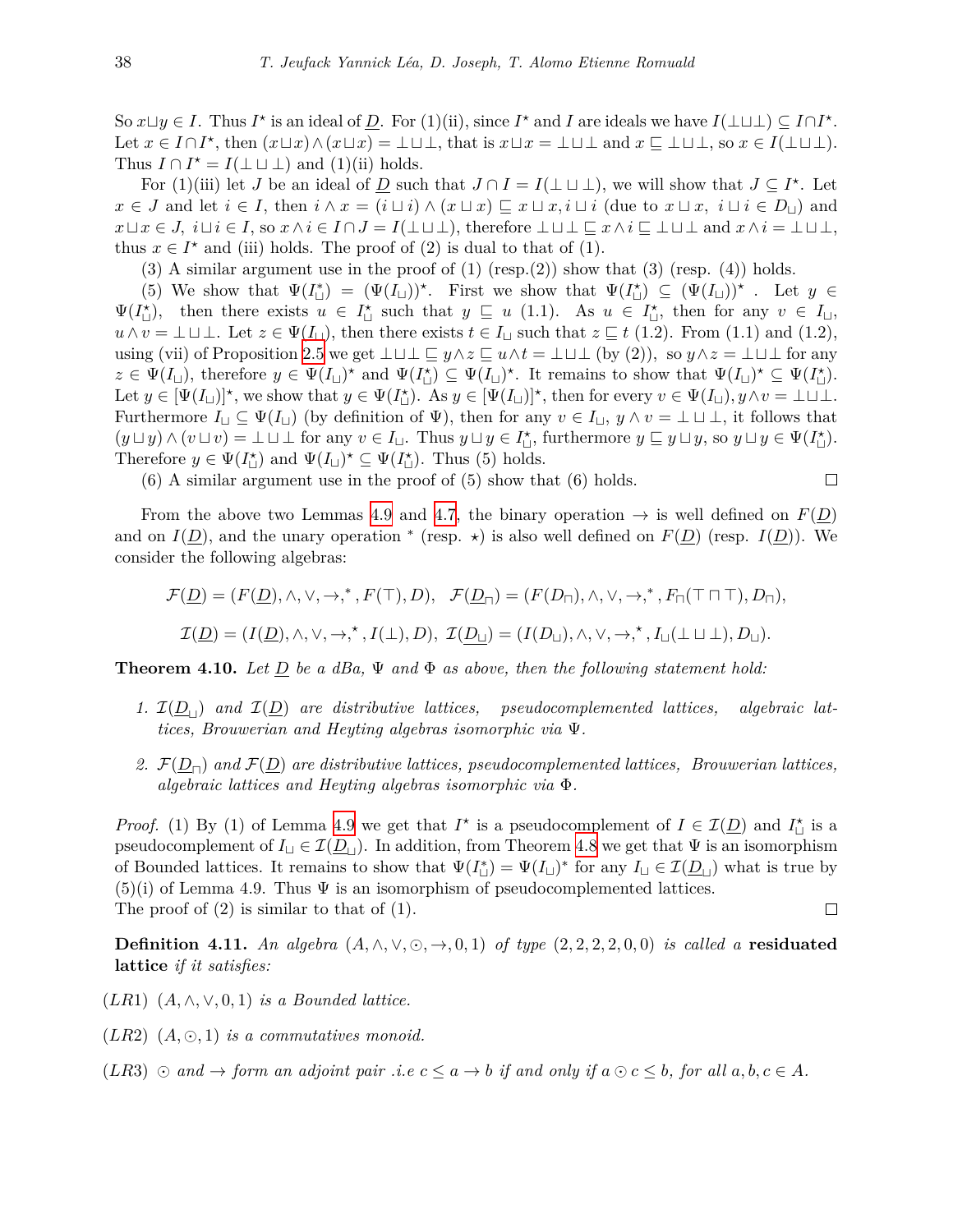A residuated lattice *A* is called a **Gödel algebra** if  $x^2 = x \odot x = x$ , for all  $x \in A$ . Taking  $\odot$  =  $\cap$  on  $\mathcal{F}(D)$  (resp.  $\mathcal{I}(D)$ ) and  $\rightarrow$  as above, we consider the algebras

$$
\mathcal{F}(\underline{D}) = (F(\underline{D}), \cap, \vee, \odot, \rightarrow, F(\top), D) \text{ and } \mathcal{I}(\underline{D}) = (I(\underline{D}), \cap, \vee, \odot, \rightarrow, I(\bot), D).
$$

**Lemma 4.12.** *Let*  $\underline{D}$  *be a dBa,*  $I \in I(\underline{D})$  *and*  $F \in F(\underline{D})$ *, then the following statements hold:*  $(i)$   $F^* = F \rightarrow F(\top \sqcap \top).$  $(iii) I^* = I \rightarrow I(\perp \sqcup \perp).$ 

*Proof.* (i) First, we show that  $F^* \subseteq F \to F(\top)$ . Let  $x \in F^*$ , then for any  $j \in F$ ,  $x \vee j = \top \sqcap \top$ (1). We will show that  $x \in F \to F(\top)$ , that is  $F(x) \cap F \subseteq F(\top)$ . Let  $y \in F(x) \cap F$ , then  $y \in F$  and  $x \sqcap x \sqsubseteq y$ . Using (1) we get  $x \lor y = \top \sqcap \top$  and using (VII) of Proposition [2.5](#page-4-1) we get  $(x \sqcap x) \lor y = \top \sqcap \top \sqsubseteq y \sqcap y \sqsubseteq y$ , so  $y \in F(\top)$  and  $F(x) \cap F \subseteq F(\top)$ . Hence  $x \in F \to F(\top)$  and  $F^* \subseteq F \to F(\top)$ . Now let  $x \in F \to F(\top)$ , then  $F(x) \cap F \subseteq F(\top)$ . We will show that  $x \in F^*$ . Let  $j \in F$ , then  $x \vee j \in F(x \vee j) = F(x) \cap F(j) \subseteq F(x) \cap F \subseteq F(\top)$ , so  $x \vee j \in F(\top)$ , that is  $\top \sqcap \top \sqsubseteq x \vee j \sqsubseteq \top \sqcap \top$ , hence  $x \vee j = \top \sqcap \top$  and  $x \in F^*$ . Therefore  $F \to F^* \sqsubseteq F^*$ . Thus  $F^* = F \rightarrow F(\top).$  $\Box$ 

The proof of (ii) is similar to that of (i).

<span id="page-14-0"></span>**Proposition 4.13.** Let D be a dBa,  $\odot$  and  $\rightarrow$  the binary operations defined on  $F(D)$ ,  $F(D_{\Box})$ ,  $I(\underline{D})$  *and*  $I(\underline{D}_{\perp})$  *as above, then:* 

- (1) the algebras  $\mathcal{F}(D) = (F(D), \cap, \vee, \odot, \rightarrow, F(\top), D)$  and  $\mathcal{F}(D_{\square}) = (F(D_{\square}), \cap, \vee, \odot, \rightarrow, F(\top \square))$ *>*)*, D⊓*) *are residuated lattices;*
- (2) the algebras  $\mathcal{I}(D) = (I(D), \cap, \vee, \odot, \rightarrow, I(\perp), D)$  and  $\mathcal{I}(D_{\square}) = (F(D_{\square}), \cap, \vee, \odot, \rightarrow, I(\perp), D_{\square})$ *are residuated lattices.*

*Proof.* (1) It is clear that  $(F(D), \cap, D)$  is a commutative monoid and  $(F(D), \cap, \vee, F(\top), D)$  is a bounded lattice. In addition, (RL3) holds in  $\mathcal{F}(D)$  by (3) of Lemma [4.7;](#page-11-1)  $\cap$  is commutative and  $F \cap D = F$  for all  $F \in F(\underline{D})$ . Hence  $\mathcal{F}(\underline{D}) = (F(\underline{D}), \cap, \vee, \odot, \rightarrow, F(\top), D)$  is a residuated lattice. A similar argument show that  $\mathcal{F}(\underline{D}_{\square}) = (F(\underline{D}_{\square}), \cap, \vee, \odot, \rightarrow, F_{\square}(\top \square \top), D_{\square})$  is a residuated lattice.<br>(2) A similar argument use in the proof of (1) shows that (2) holds.

(2) A similar argument use in the proof of (1) shows that (2) holds.

<span id="page-14-1"></span>**Lemma 4.14.** *Let D be a double Boolean algebra and* Φ*,* Ψ *as above, then the following statements hold:*

- (1) Φ *is an isomorphism of residuated lattices (Heyting) algebras.*
- (2) Ψ *is an isomorphism of residuated lattice, (Heyting) algebras.*

*Proof.* We show (1) and the proof of (2) can be obtained using a similar argument.

For (1), it is known that  $\Phi$  is an isomorphism of bounded lattices. It remains to show that for any  $F, G \in F(\underline{D}_{\square}), \Phi(F \odot G) = \Phi(F) \odot \Phi(G)$  (\*1) and  $\Phi(F \rightarrow G) = \Phi(F) \rightarrow \Phi(G)$  (\*2). It is easy to see that  $(*_1)$  holds (due to  $\odot = \cap$  and  $\Phi$  is a morphism of lattices).

To prove  $(*_2)$ , let  $F, G \in F(\underline{D}_{\Box})$ , first we show that  $\Phi(F \to G) \subseteq \Phi(F) \to \Phi(G)$ . Let  $x \in \Phi(F \to G)$ , then there exists  $u \in F \to G$  such that  $u \sqsubseteq x$ . As  $u \in F \to G$ ,  $F_{\sqcap}(u) \cap F \subseteq G$ . Now we show that  $x \in \Phi(F) \to \Phi(G)$ , that is  $F(x) \cap \Phi(F) \subseteq \Phi(G)$ . Let  $t \in F(x) \cap \Phi(F)$ , then  $t \in F(x)$  and  $t \in \Phi(F)$  and by definition of  $F(x)$  we have  $x \sqcap x \sqsubseteq t$  and there exists  $v \in F$  such that  $v \subseteq t$ . In addition,  $u \vee v \in F(u \vee v) \subseteq F(u) \cap F \subseteq G$ ; so  $u \vee v \in G$  and by the fact that *u, v*  $\subseteq$  *t* we get *u*  $\vee$  *v*  $\subseteq$  *t* and *t*  $\in$   $\Phi$ (*G*), therefore *F*(*x*) ∩  $\Phi$ (*F*)  $\subseteq$   $\Phi$ (*G*). Now we show that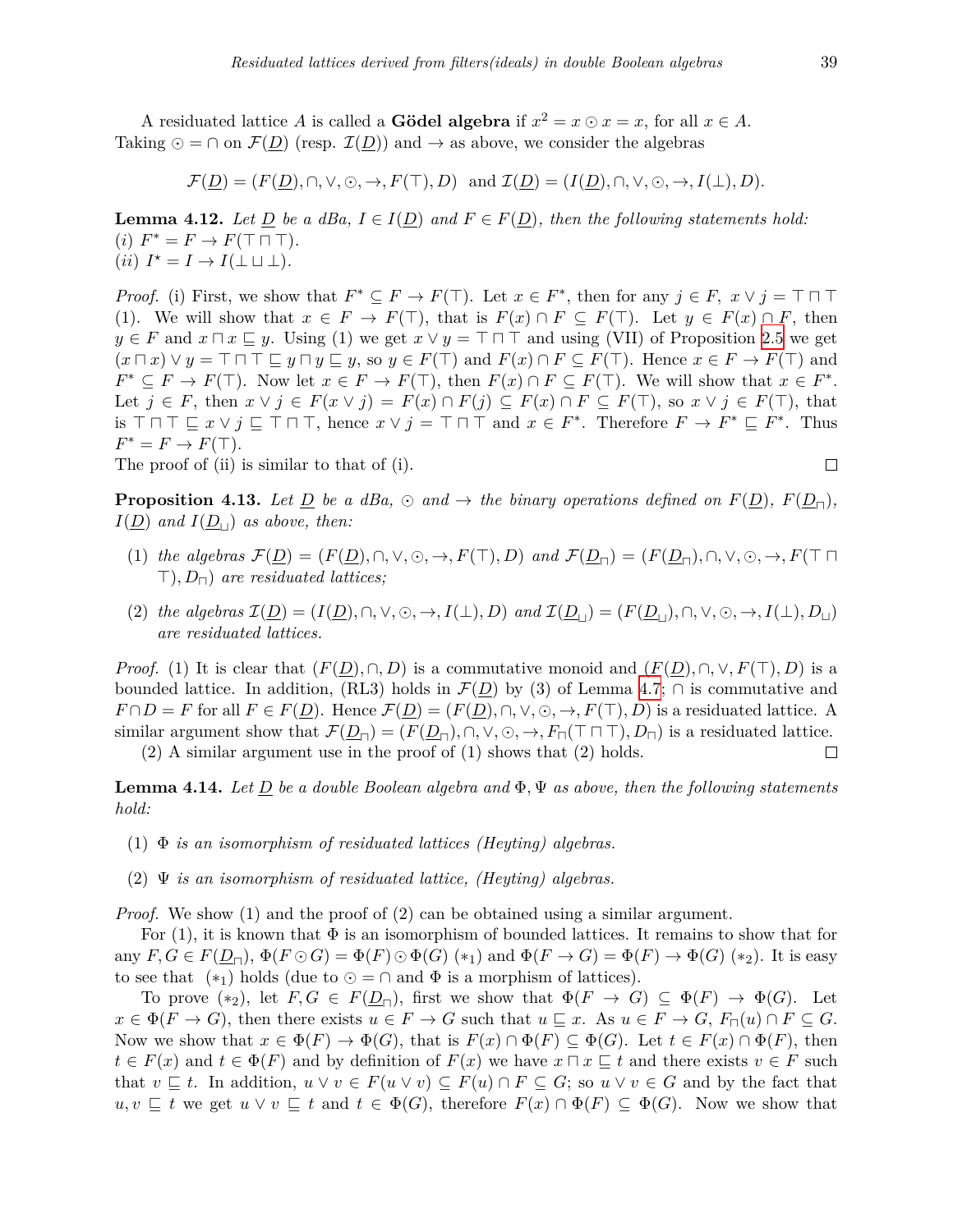$\Phi(F) \to \Phi(G) \subseteq \Phi(F \to G)$ . Let  $x \in \Phi(F) \to \Phi(G)$ . We show that  $x \in \Phi(F \to G)$ , that is we find  $u \in F \to G$  such that  $u \sqsubseteq x$ . We have

$$
x \in \Phi(F_{\sqcap}) \to \Phi(G_{\sqcap}) \implies F_{\sqcap}(x) \cap \Phi(F_{\sqcap}) \subseteq \Phi(G_{\sqcap})
$$
  
\n
$$
\implies \Phi(F(x) \cap D_{\sqcap}) \cap F_{\sqcap}) \subseteq \Phi(G_{\sqcap}) \text{ (due to } \Phi \text{ compatible with } \cap)
$$
  
\n
$$
\implies \Phi(F_{\sqcap}(x \sqcap x) \cap F_{\sqcap}) \subseteq \Phi(G_{\sqcap})
$$
  
\n
$$
\implies F_{\sqcap}(x \sqcap x) \cap F \subseteq G \text{ (due to } \Phi \text{ is an isomorphism of lattices)}
$$
  
\n
$$
\implies x \sqcap x \in F_{\sqcap} \to G_{\sqcap} \text{ and } x \sqcap x \sqsubseteq x.
$$

We deduce that  $x \in \Phi(F_{\Pi} \to G_{\Pi})$ , so  $\Phi(F_{\Pi}) \to \Phi(G_{\Pi}) \subseteq \Phi(F_{\Pi} \to G_{\Pi})$ . Thus  $\Phi(F_{\Pi} \to G_{\Pi}) = \Phi(F_{\Pi}) \to \Phi(G_{\Pi})$  and  $\Phi$  is an isomorphism of (Hevting algebras) residuated lattices.  $\Phi(F_{\Box}) \to \Phi(G_{\Box})$  and  $\Phi$  is an isomorphism of (Heyting algebras) residuated lattices.

We have the following theorem which present residuated lattices derived from Boolean algebras and double Boolean algebras.

**Theorem 4.15.** *Let D be a dBa. The following conditions hold.*

- 1. The algebras  $\mathcal{F}(\underline{D}) = (F(\underline{D}), \cap, \vee, \odot, \rightarrow, F(\top), D)$  and  $\mathcal{F}(\underline{D}_{\square}) = (F(\underline{D}_{\square}), \cap, \vee, \odot, \rightarrow, F_{\square}(\top \square))$ *>*)*, D⊓*) *are isomorphic residuated lattices via* Φ*.*
- 2. The algebras  $\mathcal{I}(\underline{D}) = (I(\underline{D}), \cap, \vee, \odot, \rightarrow, I(\bot), D)$  and  $\mathcal{I}(\underline{D}_{\Box}) = (I(\underline{D}_{\Box}), \cap, \vee, \odot, \rightarrow, I_{\Box}(\bot), D_{\Box})$ *are isomorphic residuated lattices via* Ψ*.*

*Proof.* For (1), by (1) of Proposition [4.13](#page-14-0)  $\mathcal{F}(\underline{D}) = (F(\underline{D}), \cap, \vee, \odot, \rightarrow, F(\top), D)$  and  $\mathcal{F}(\underline{D}_{\square}) =$  $(F(D_{\Pi}), \cap, \vee, \odot, \rightarrow, F_{\Pi}(\top \Pi \top), D_{\Pi}$  are residuated lattices; in addition from (1) of Lemma [4.14](#page-14-1) we get that  $\Phi$  is an isomorphism of residuated lattices.

The proof of  $(2)$  is similar to that of  $(1)$ .

<span id="page-15-0"></span>**Theorem 4.16** ([[8](#page-20-13)], p.99)**.** *Let L be a pseudocomplemented semi-lattice, we defined the skeleton of L:*

$$
Skel(L) := \{b^* : b \in L\}.
$$

*Then the ordering of L orders*  $SkelL$  *into a Boolean lattice. For*  $a, b \in Skel(L)$ *; the meet*  $a \wedge b$ *, is in Skel*(*L*)*; the join in Skel*(*L*) *is described as follows:*

$$
a \vee_{Skel} b = (a^* \wedge b^*)^*.
$$

The complement of *a* in  $Skel(L)$  is  $a^*$ .

We need to give a description of the elements of  $Skel(\mathcal{F}(\underline{D}))$  and  $Skel(\mathcal{I}(\underline{D}))$ . Following the above Theorem [4.16](#page-15-0) we known that  $Skel(\mathcal{F}(\underline{D}))$  and  $Skel(\mathcal{I}(\underline{D}))$  are Boolean algebras. It was shown in [[14\]](#page-20-4) that principal filters of *<sup>D</sup>* form a Boolean algebra isomorphic to *<sup>D</sup>⊓*, principal ideals of *<sup>D</sup>* form a Boolean algebra isomorphic to  $\underline{D}_\perp$  and if  $\underline{D}$  is a finite or a complete dBa, then all filters (resp. allideals) of  $\overline{D}$  form a Boolean algebra (see [[14\]](#page-20-4)). Now we suppose that  $\overline{D}$  is not a finite nor a complete dBa; knowing from Theorem [4.16](#page-15-0) that  $Skel(\mathcal{F}(D))$  and  $Skel(\mathcal{I}(D))$  are Boolean algebras, our aim here is to give an explicit characterization of the elements of these Boolean algebras. First, for a principal filter  $F(a)$  and principal ideal  $I(a)$  we need to characterize  $F(a)^*$  and  $I(a)^*$ . Recall that  $\mathcal{F}_p(\underline{D})$  (resp.  $\mathcal{I}_p(\underline{D})$ ) is the set of principal filter(resp.ideals) of <u>D</u>. It is known that  $F(a \sqcap a) = F(a)$  and  $I(a \sqcup a) = I(a)$  for any  $a \in D$ .

<span id="page-15-1"></span>**Lemma 4.17.** *Let*  $D$  *be a dBa and*  $a \in D$ *, then:* 

$$
\Box
$$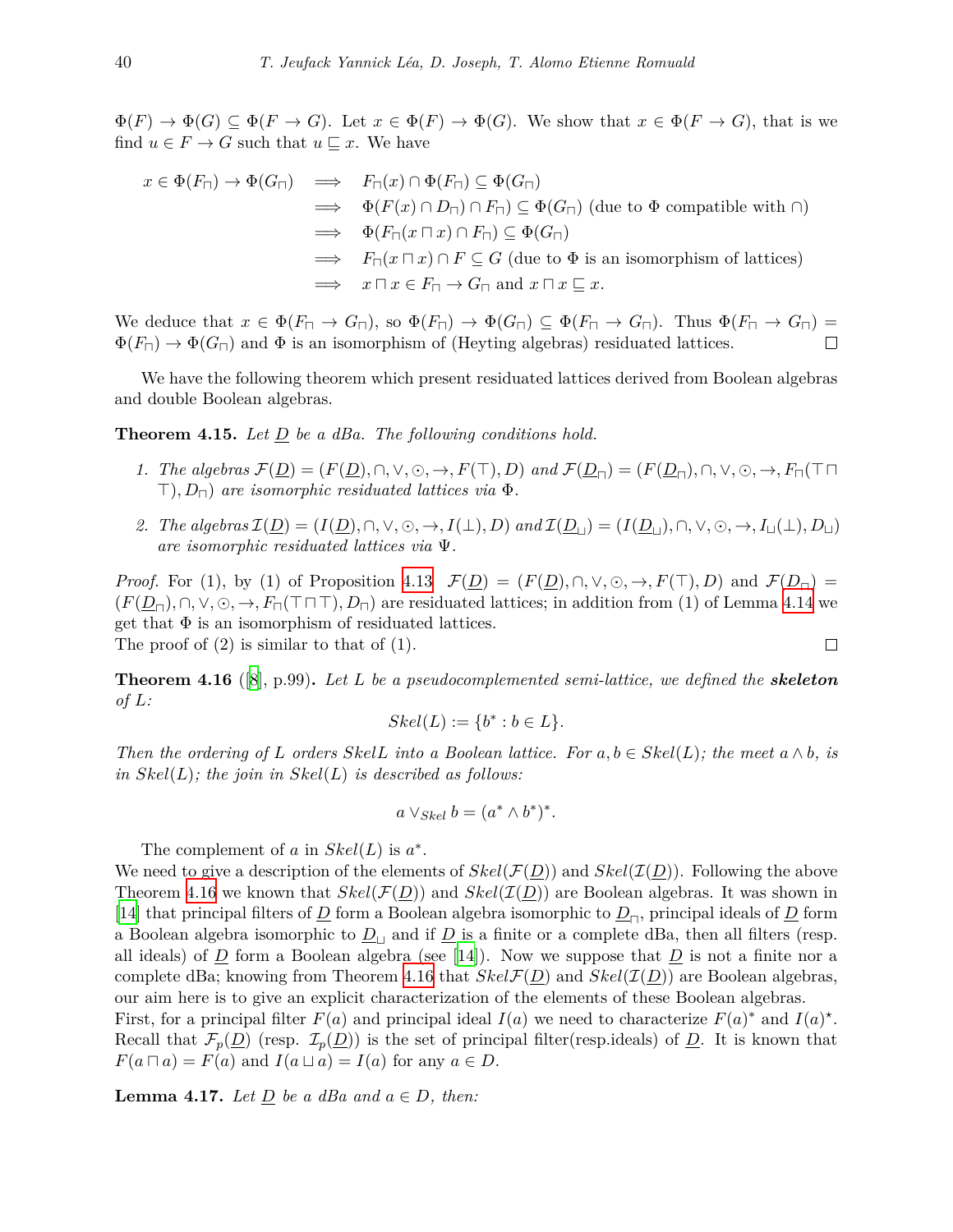- (1) (i)  $I(a)^* = I(\Box a)$ , (ii)  $F(a)^* = F(\neg a)$ , (iii)  $F(a)^{**} = F(a)$ , (iv)  $I(a)^{**} = I(a)$ .
- (2) (i)  $I(a)^* \cap I(b)^* = (I(a) \vee I(b))^* = I(a \sqcup b)^*$ , (ii)  $(I(a) \cap I(b))^* = I(a)^* \vee I(b)^* = I(a \wedge b)^*$ .
- (3) (i)  $F(a)^* \cap F(b)^* = (F(a) \vee F(b))^*$ , (ii)  $(F(a) \cap F(b))^* = F(a)^* \vee F(b)^*$ .
- $(4)$   $\mathcal{I}_p(D) \subseteq Skel\mathcal{I}(D)$ .
- (5)  $\mathcal{F}_n(D) \subseteq Skel\mathcal{F}(D)$ .

*Proof.* (1) it is enough to show that for any  $a \in D$ ,  $I(a)^* = I(\Box a)$  and  $F(a)^* = F(\neg a)$ . From (6) of Proposition [2.8](#page-6-2) we get  $I(a) \cap I(\Box a) = I(a \land \Box a) = I(\bot)$ . So  $I(\Box a) \subseteq I(a)^*$ . Let *J* be an ideal of <u>D</u> such that  $I(a) \cap J = I(\perp)$ . We show that  $J \subseteq I(\neg a)$ . Let  $j \in J$ , we need to show that  $j \in I(\Box a)$ . We have by (vi) of Proposition [2.5](#page-4-1)  $j \wedge a = (j \sqcup j) \wedge (a \sqcup a) \sqsubseteq j \sqcup j, a \sqcup a$ ; so  $j \wedge a \in I(a) \cap J = I(\perp)$ , therefore,  $j \wedge a \sqsubseteq \perp \sqcup \perp$  and  $j \wedge a = \perp \sqcup \perp$ . So  $(j \sqcup j) \wedge (a \sqcup a) = \perp \sqcup \perp$ ; since  $\bot \sqcup \bot$  is a zero of the Boolean algebra  $\underline{D}_\sqcup$ , we have that  $\Box(a \sqcup a)$  is the complement of  $a \sqcup a$ and using the fact that  $\lrcorner$ (*a*  $\sqcup$  *a*) is the greatest element with the property  $(a \sqcup a) \land x = \bot \sqcup \bot$ , we conclude that  $j \sqcup j \sqsubseteq (a \sqcup a)$  and  $j \sqsubseteq a$  (due to  $(a \sqcup a) = a$  by axiom (4b)). Hence  $j \in I(\Box a)$  and  $I(a)^* = I(\Box a)$ . Thus (1)(i) holds. (1)(ii) is proved dually. For (1)(iv) we get *I*(*a*)<sup>\*\*</sup> =  $(I(a)^{*})^* = I(\Box a) = I(a \sqcup a) = I(a).$ 

The proof of  $(1)(iii)$  is similar to that of  $(1)(iv)$ .

For  $(2)$  and  $(3)$ , using  $(1),(2),(5)$  and  $(6)$  of Proposition [2.8](#page-6-2) together with  $(1)$ , we obtain the results.

The proof of (4) and (5) are the consequences of (1).

**Proposition 4.18.** *Let D be a dBa, then the following statements hold: (1)*  $\mathcal{I}_p(\underline{D})$  *is a Boolean algebra which is a subalgebra of*  $Skel(I(D))$ *.* (2)  $\mathcal{F}_p(\underline{D})$  *is a Boolean algebra which is a subalgebra of*  $Skel(F(\underline{D}))$ *.* 

*Proof.* It follows from the Lemma [4.17](#page-15-1).

# <span id="page-16-0"></span>**5 Annihilators and co-annihilators on double Boolean algebras.**

The concept of annihilator was introduced for lattices by M. Mandelker in [[13\]](#page-20-14) as a generalization of the concept of pseudocomplement and latter extended to the class of distributive lattices by Cornish in [\[4\]](#page-20-15). In this section, the notions of annihilators and co-annihilators are introduced in double Boolean algebras. Some properties of annihilators and co-annihilators are studied.

**Definition 5.1.** *For any subset S of a dBa D, define S* <sup>+</sup> *and S − as follow:*

 $S^+ = \{x \in D : s \vee x = \top \cap \top \text{ for all } s \in S\}, S^- = \{x \in D : x \wedge s = \bot \sqcup \bot, \text{ for all } s \in D\}.$ 

Here  $S^+$  is called the **co-annihilator** of *S* and  $S^-$  the **annihilator** of *S*. For  $S = \{x\}$  we denote simply  $(x)^+$  for  $({x})^+$  and  $(x)^-$  for  $({x})^-$ . Clearly:

$$
D^+ = F(T)
$$
,  $F(T)^+ = D$ ,  $D^- = I(\perp)$ , and  $I(\perp)^- = D$ .

<span id="page-16-1"></span>**Lemma 5.2.** Let  $\underline{D}$  be a dBa. For any non-empty subset  $S$  of  $D$  the following statements hold:

- 1.  $S^+$  (resp.  $S^-$ ) is a filter (resp. an ideal) of  $D$ .
- *2.* (*i*)  $S^+ = (Filter(S))^+$ ; (*ii*)  $S^- = (Ideal(S))^-.$

$$
\Box
$$

 $\Box$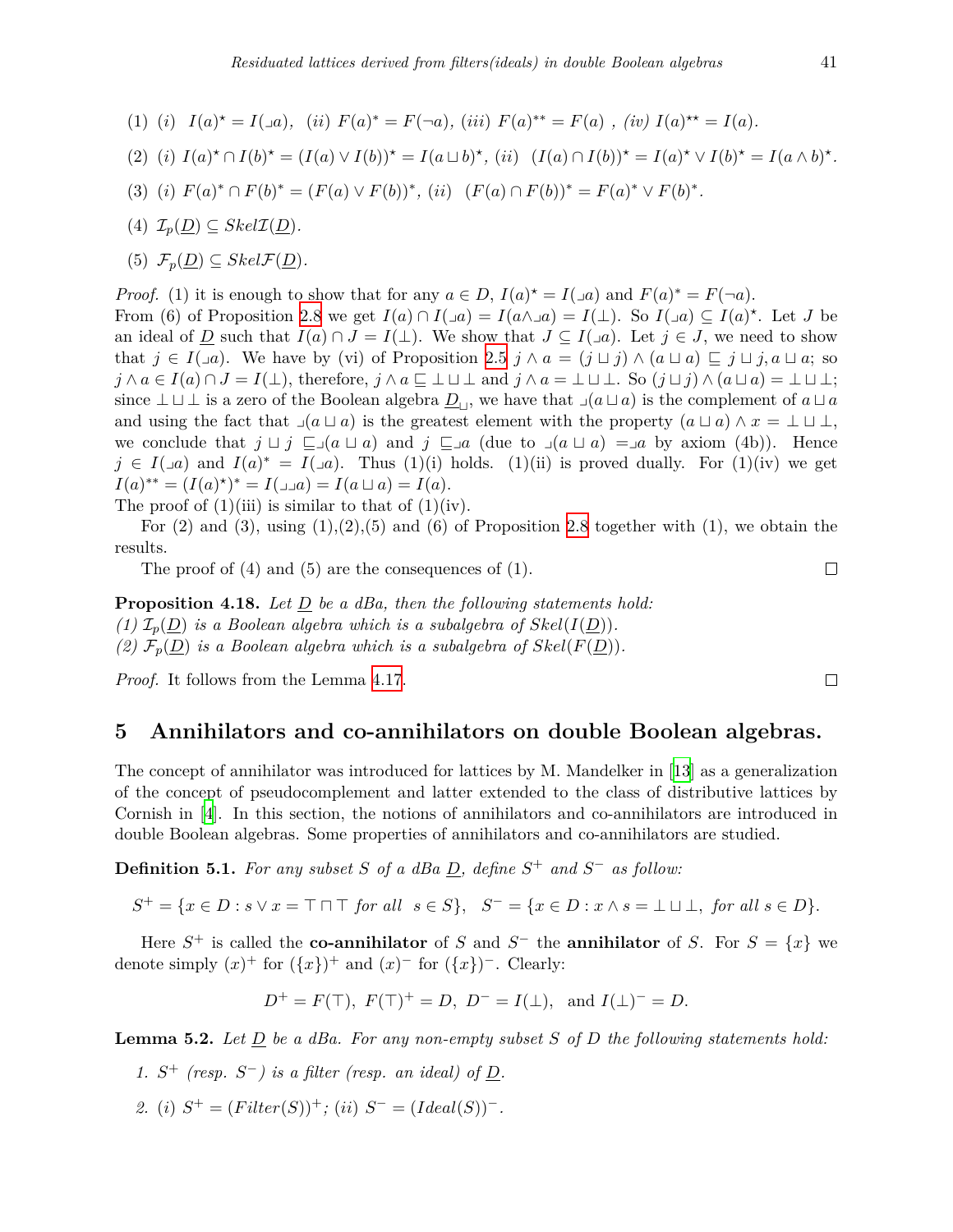3. (i) Filter
$$
(S) \cap S^+ = F(\top)
$$
; (ii) Ideal $(S) \cap S^- = I(\bot)$ .

*Proof.* (1) Let  $x, y \in S^+$ , then for any  $s \in S$ ,  $x \vee s = y \vee s = \top \top \top$ . In addition, using distributivity of  $\vee$  and  $\Box$  we get that for any  $s \in S$ ,  $s \vee (x \Box y) = (x \vee s) \Box (y \vee s) = \top \Box \top$ , so  $x \Box y \in S^+$ . Assume that  $x \subseteq y$  and  $x \in S^+$ , let  $t \in S$ , then  $t \vee x = \top \sqcap \top$ , as  $x \vee t \subseteq y \vee t \subseteq \top \sqcap \top$ , we get  $y \vee t = \top \sqcap \top$ . Hence  $y \in S^+$ . Thus  $S^+$  is a filter of  $\underline{D}$ . A similar argument show that  $S^-$  is an ideal of *D* and (1) holds.

(2) We will show that  $S^+ = (Filter(S))^+$ . Let  $x \in S^+$ , then for all  $s \in S$ ,  $s \vee x = \top \sqcap \top$ . We will show that  $x \in (Filter(S))^+$ . Let  $t \in Filter(S)$ , then by (d) of Proposition [2.7](#page-5-0) there exist  $u_1, \ldots, u_n \in S$  such that  $u_1 \sqcap \ldots \sqcap u_n \sqsubseteq t$ . Furthermore, using (i) of Proposition [2.5](#page-4-1) we get  $x \vee (u_1 \sqcap ... \sqcap u_n) = (u_1 \vee x) \sqcap ... \sqcap (u_n \vee x) = \top \sqcap \top \sqsubseteq t \vee x \sqsubseteq \top \sqcap \top$  (due to  $u_i \vee x = \top \sqcap \top$ ); so  $x \vee t = \top \sqcap \top$  and  $x \in (Filter(S)^{+}, \text{ therefore } S^{+} \subseteq (Filter(S))^{+}.$  Conversely, let  $x \in Filter(S)^{+},$ then for any  $s \in Filter(S), x \vee s = \top \sqcap \top$ , as  $S \subseteq Filter(S)$  we deduce that  $x \in S^+$ ; therefore  $Filter(S))^+ \subseteq S^+$ . Thus  $S^+ = Filter(S)^+$ . A similar arguments show that (2)(ii) holds.

(3) Let  $x \in Filter(S) \cap S^+$ , then there exist  $u_1, \ldots, u_n \in S$  such that  $u_1 \cap \ldots \cap u_n \subseteq x$  and  $x \in S^+$ ; hence  $u_i \vee x = \top \sqcap \top, i = 1, \ldots, n$ . Hence  $x \vee x = \top \sqcap \top$  and  $x \in F(\top \sqcap \top)$ . Thus *Filter*(*S*)  $\cap$  *S*<sup>+</sup> = *F*( $\top$ ) and (3)(i) holds. A similar argument shows that (3)(ii) holds.  $\Box$ 

<span id="page-17-0"></span>**Proposition 5.3.** *For any*  $S, T \subseteq D$ *.* 

- $(1)$   $(i)$   $S \subseteq T \implies T^+ \subseteq S^+$ .  $(ii)$   $S \subseteq T \implies T^- \subseteq S^-$ .
- $(2)$   $(i)$   $S \subseteq S^{++}$ *.*  $(ii)$   $S \subseteq S^{--}$ *.*
- $(3)$   $(i)$   $S^+ = S^{+++}$ ,  $(ii)$   $S^{---} = S^-$ .

*Proof.* (1) It is easy to verify.

(2)(i) Let  $x \in S$ , we show that  $x \in S^{++}$ . Let  $s \in S^+$ , then for any  $t \in S$ ,  $t \vee s = \top \sqcap \top$ , since *x* ∈ *S* we have *x*  $\vee$  *s* =  $\top$   $\top$   $\top$ ; therefore *x* ∈ *S*<sup>++</sup> and *S* ⊆ *S*<sup>++</sup>. Dually we have the proof of (2)(ii).

(3)(i) By (2)(i) we have  $S \subseteq S^{++}$ , and using (1)(i) we get  $S^{+++} \subseteq S^+$ . Let  $x \in S^+$ , we show that  $x \in S^{+++}$ ; that is for any  $t \in S^{++}$ ,  $s \vee x = \top \sqcap \top$ . Let  $t \in S^{++}$ , then for any  $z \in S^+$ ,  $x \vee t = \top \sqcap \top$ , as  $x \in S^+$  we deduce that  $x \vee t = \top \sqcap \top$ , so  $x \in S^{+++}$ . Hence  $S^+ = S^{+++}$ . Dually we have the proof of  $(3)(ii)$ .  $\Box$ 

**Definition 5.4.** [[6](#page-20-6), Definition 14, p.8] *A closure operator*  $\phi$  *on D is a map assigning a closure*  $\phi(X) \subseteq D$  *to each subset*  $X \subseteq D$  *under the following conditions:* 

(1)  $X \subseteq Y \implies \phi(X) \subseteq \phi(Y)$ , (monotony)

 $(extensity)$ 

 $(i\text{dempotency}).$ 

$$
(2) X \subseteq \phi(X),
$$

$$
(3) \ \phi \circ \phi(X) = \phi(X)
$$

From Proposition [5.3](#page-17-0) we get the following corollary.

### **Corollary 5.5.** *If*  $D$  *is a dBa, then* <sup>++</sup> *and*  $\neg$  *are closure operators on*  $D$ *.*

*Proof.* Using (1)(i), (2)(i) and (3)(i) of Proposition [5.3](#page-17-0), it is easy to check that  $^{++}$  is a closure operator. A similar argument shows that *−−* is a closure operator.  $\Box$ 

In case of filters or ideals on dBa, we have more results.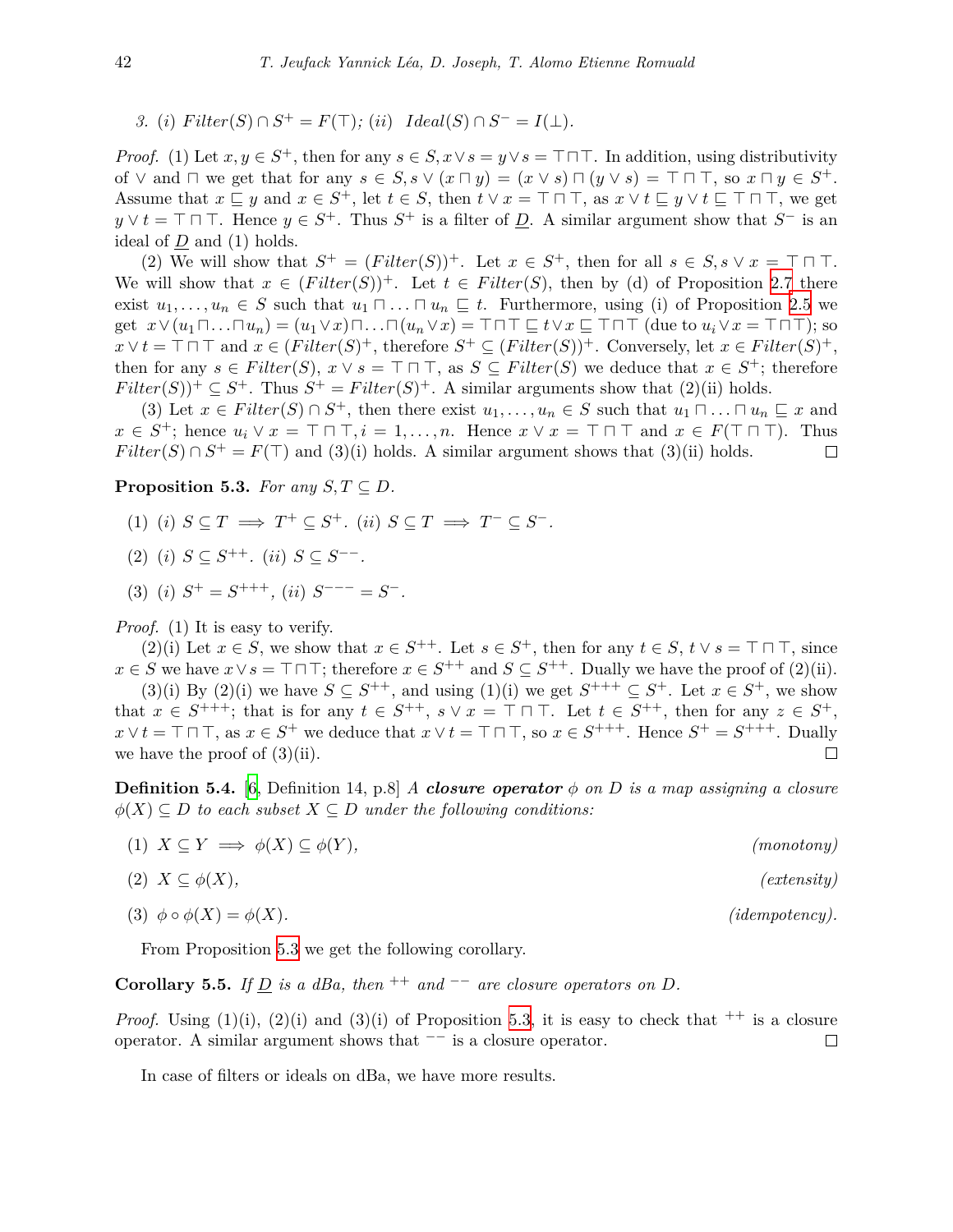<span id="page-18-0"></span>**Proposition 5.6.** *Let D be a dBa, let*  $F, G \in F(D)$  *and*  $I, J \in I(D)$ *, then the following statements hold:*

- *1.* (*i*)  $(F \vee G)^{+} = F^{+} \cap G^{+},$  (*ii*)  $(I \vee J)^{-} = I^{-} \cap J^{-}$ .
- *2.* (*i*)  $F^+ = D$  *iff*  $F = F(T)$ *.* (*ii*)  $I^- = D$  *iff*  $I = I(\perp)$ *.*
- 3. (i)  $F \cap G = F(\top)$  iff  $F \subseteq G^+$ . (ii)  $I \cap J = I(\bot)$  iff  $I \subseteq J^-$ .

*Proof.* (1) (i) Since  $F, G \subseteq F \vee G$ , we get by (2) of Lemma [5.2](#page-16-1) that  $(F \vee G)^{+} \subseteq F^{+} \cap G^{+}$ . Let  $x \in F^+ \cap G^+$ . We will show that  $x \in (F \vee G)^+$ . Let  $t \in F \vee G$ , then there exist  $u \in F, v \in G$ such that  $u \sqcap v \sqsubseteq t$ ; as  $x \in F^+ \cap G^+$ , we get  $u \lor x = \top \sqcap \top$  and  $x \lor v = \top \sqcap \top$ . In addition, using distributivity of  $\vee$  over  $\Box$  we get  $x \vee (u \Box v) = (x \vee u) \Box (x \vee v) = \top \Box \top \Box x \vee t \Box \top \Box \top$ ; so  $x \in (F \vee G)^+$ . Thus  $F^+ \cap G^+ = (F \vee G)^+$ . A similar argument shows that (1)(ii) holds.

(2) (i) Assume that  $F^+ = D$ . We show that  $F = F(T)$ . Let  $x \in F$ , then  $x \in D = F^+$ , so  $x \vee x = x \sqcap x = \top \sqcap \top$ , hence  $x \in F(\top)$ . Therefore  $F = F(\top)$ . Conversely, assume that  $F = F(\top)$ . Then  $F^+ = F(\top)^+ = D$ . A similar argument shows that (ii) holds.

(3) Assume that  $F \cap G = F(\top)$ . Let  $x \in F$ , we show that  $x \in G^+$ . Let  $y \in G$ , then  $x \vee y \in F(x \vee y) = F(x) \cap F(y) \subseteq F \cap G = F(\top)$ ; so  $x \vee y = \top \cap \top$ , hence  $F \subseteq G^+$ . Conversely, assume that  $F \subseteq G^+$ . Let  $x \in F \cap G$ , then  $x \vee x = \top \cap \top$ , hence  $x \in F(\top)$ . Thus  $F \cap G = F(\top)$ .  $\Box$ 

**Corollary 5.7.** *For any*  $x, y \in D$ *, the following conditions hold.* 

- *1.* (*i*)  $x \sqsubseteq y \implies (x)^{+} \subseteq (y)^{+}$ , (*ii*)  $x \sqsubseteq y \implies (y)^{-} \subseteq (x)^{-}$ .
- *2.* (*i*)  $(x \sqcap y)^{+} = (x)^{+} \cap (y)^{+}$ , (*ii*)  $(x \sqcup y)^{-} = (x)^{-} \cap (y)^{-}$ .
- *3.* (*i*)  $(x)^{+} = D$  *iff*  $x \in F(T)$ *,* (*ii*)  $(x)^{-} = D$  *iff*  $x \in I(\perp)$ *.*

*Proof.* We give the proof of  $(j)(i)$ ,  $j = 1, 2, 3$  and the proof of  $(j)(ii)$  is obtained dually.

(1) (i) Assume that  $x \subseteq y$ , we show that  $(x)^{+} \subseteq (y)^{+}$ . Let  $t \in (x)^{+}$ , then  $t \vee x = \top \sqcap \top$ . We show that  $t \in (y)^+$ . Since  $x \sqsubseteq y$ , we get  $t \vee x \sqsubseteq y \vee t \sqsubseteq \top \sqcap \top$ , hence  $y \vee t = \top \sqcap \top$  and  $t \in (y)^+$ . (2) (i) From (1), as  $x \sqcap y \sqsubseteq x, y$ , we get  $(x \sqcap y)^{+} \subseteq (x)^{+} \cap (y)^{+}$ . Let  $t \in (x)^{+} \cap (y)^{+}$ , then  $t \vee x = t \vee y = \top \sqcap \top$ . As  $x \sqcap y \sqsubseteq x \vee y$ , we get  $t \vee (x \sqcap y) \sqsubseteq (x \vee y) \vee t \sqsubseteq \top \sqcap \top$ , in addition,

 $t \vee (x \sqcap y) = (t \vee x) \sqcap (t \vee y) = \top \sqcap \top$ ; so  $t \vee (x \sqcap y) = \top \sqcap \top$ , therefore  $t \in (x \sqcap y)^{+}$  and  $(x)^+ \cap (y)^+ \subseteq (x \sqcap y)^+$ . Thus (2) (i) holds.

(3) (i) Assume that  $(x)^{+} = D$ , then  $x \vee x = \top \top \top$  and  $x \in F(\top)$ . Conversely, assume that  $x \in F(\top)$ , then  $\top \sqcap \top \sqsubseteq x$  and for any  $t \in D$ ,  $\top \sqcap \top \sqsubseteq t \vee x \sqsubseteq \top \sqcap \top$ , so  $D = (x)^{+}$ .  $\Box$ 

**Definition 5.8.** *A filter Fof D is called a* **direct factor filter** *of D if there exists a proper filter G* such that  $F \cap G = F(\top)$  and  $F \vee G = D$ . Dually is defined a **direct factor ideal** of *D*.

**Theorem 5.9.** (1) *Each*  $(x)^+$ *,*  $x \in D$ *, is a direct factor filter of D if and only if*  $(x)^+ \vee (x)^{++} = D$ *.*  $(2)$  *Each*  $(x)^{-}$ ,  $x \in D$ , *is a direct factor ideal of D if and only if*  $(x)^{-} \vee (x)^{--} = D$ .

*Proof.* (1) Assume that  $(x)^{+}$ ,  $x \in D$ , is a direct factor of *D*. Then there exists a proper filter *G* such that  $(x)^+ \cap G = F(\top)$  and  $(x)^+ \vee G = D$ . Since  $(x)^+ \cap G = F(\top)$ , we get by  $(3)(i)$  of Proposition [5.6,](#page-18-0)  $G \subseteq (x)^{++}$ . Hence  $D = (x)^{+} \vee G \subseteq (x)^{+} \vee (x)^{++} \subseteq D$ . Conversely, assume that the condition holds, that is  $x \in D$  and,  $(x)^{++} \vee (x)^{+} = D$ . We show that  $(x)^{+}$  is a direct factor of *D*. We have always  $(x)^+ \cap (x)^{++} = F(\top)$  by  $(2)(i)$  and  $(3)(i)$  of Lemma [5.2](#page-16-1). Furthermore we have  $(x)^+ \vee (x)^{++} = D$ . Therefore  $(x)^+$  is a direct factor of *D*. The proof of (2) is obtained dually.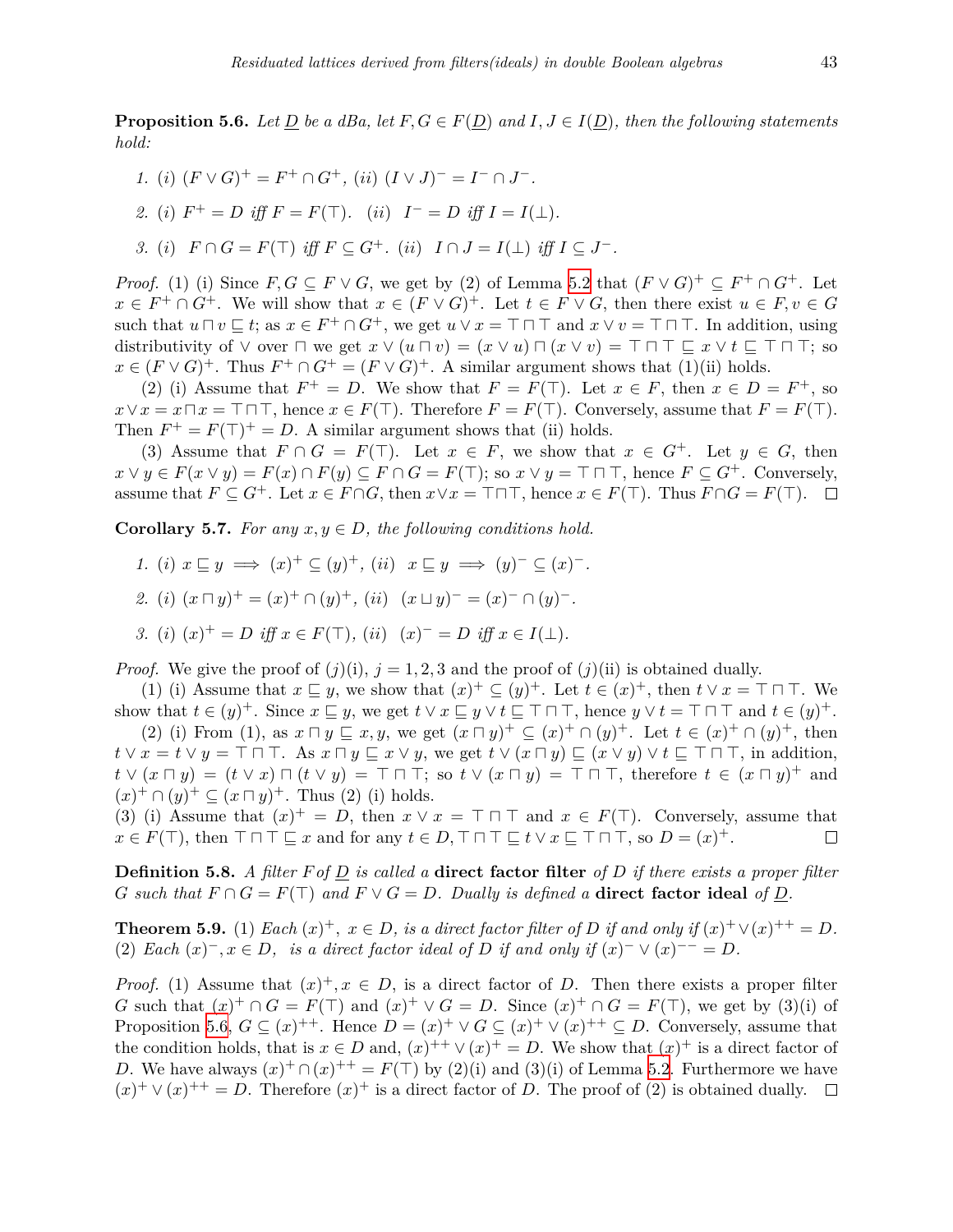The concept of annihilator ideal and co-annihilator filter are now introduced in the following.

**Definition 5.10.** Let <u>D</u> be a dBa. A filter F of <u>D</u> is called a **co-annihilator filter** if  $F = F^{++}$ *or equivalently*  $F = S^+$  *for some*  $S \subseteq D, S \neq \emptyset$ *. Dually is defined the annihilator ideal of <u>D</u><i>.* 

**Lemma 5.11.** *Let*  $\underline{D}$  *be a dBa,*  $F$  *a filter and*  $I$  *an ideal of*  $\underline{D}$ *, then* 

(i) 
$$
F^* = \{x \in D : F(x) \cap F(a) = F(\top), \forall a \in F\}
$$
 and  $F^*$  is a pseudocomplement of F.

(ii)  $I^* = \{x \in D : I(x) \cap I(a) = I(\perp \sqcup \perp), \forall a \in I\}$  and  $I^*$  is a pseudocomplement of I.

*Proof.* For (i), set  $L := \{x \in D : F(x) \cap F(a) = F(\top), \forall a \in F\}$ . By (2)(i) of Lemma [4.9](#page-12-0),  $F^*$ is a pseudo-complement of *F* and  $F^*$  is a filter. It remains to show that  $F^* = L$ . Let  $x \in L$ , then for any  $a \in F$ ,  $F(x) \cap F(a) = F(\top)$ . We show that  $x \in F^*$ . Let  $j \in F$ , then by assumption,  $F(x) \cap F(j) = F(\top)$ , using (5) of Proposition [2.8](#page-6-2) we have  $F(x) \cap F(j) = F(x \vee j)$ , so  $F(x \vee j) = F(\top)$ and  $x \vee j \in F(\top)$ ; therefore  $\top \sqcap \top \sqsubseteq x \vee j \sqsubseteq \top \sqcap \top$ . So  $x \vee j = \top \sqcap \top$  and  $x \in F^*$ . Hence  $L \subseteq F^*$ . Now we show that  $F^* \subseteq L$ . Let  $x \in F^*$  and  $a \in F$ , then  $a \vee x = \top \sqcap \top$ . By (5) of Proposition [2.8](#page-6-2), we have  $F(a) \cap F(x) = F(a \vee x) = F(\top \cap \top)$ ; so  $x \in L$  and  $F^* \subseteq L$ . Thus  $F^* = L$  and (i) holds. A similar argument show that (ii) holds.  $\Box$ 

**Theorem 5.12.** *Let D be a dBa. The following statements hold:* (1)  $CA(\underline{D})$  *is a Boolean algebra.* (2)  $A(\underline{D})$  *is a Boolean algebra.* 

*Proof.* One can show that  $F^+ = F^*$  and  $I^- = I^*$  for any  $F \in F(\underline{D})$  and any  $I \in I(\underline{D})$  and conclude with Theorem [4.16](#page-15-0)  $\Box$ 

# **6 Conclusion**

In order to give a complete description of the lattice  $F(D)$  (resp.  $I(D)$ ) of filters (resp. ideals) of an arbitrary dBa *D*. In this paper, first we have studied some particular filters of an arbitrary dBA, namely, primary filters(resp. ideals). We have introduced dense and co-dense elements on dBas and show that dense (resp. co-dense) elements form a filter (resp. an ideal). We have also characterized trivial dBas using dense set and co-dense set. We have studied some properties of the lattice  $F(D)$  (resp.  $I(D)$  of filters (resp. ideals) of an arbitrary dBa D, and we have obtained that these lattices are endowed with the structures of distributive, algebraic, pseudocomplemented lattices, Brouwerian algebras, Heyting algebras, Gödel algebras and possess also the structure of residuated lattice. We end this paper by introducing the notions of annihilators and co-annihilators on dBas and study related properties. We have shown that co - annihilators(resp. annihilators) of  $F(D)$  (resp.  $I(D)$ ) are exactly pseudocomplements and form a Boolean algebras.

Our future work is to study the relationship between filters(ideals) and congruences on arbitrary dBa and to characterize the sub-directly irreducible dBas and the indecomposable dBas.

# **7 Acknowledgments**

The authors would like to express their thanks to the referees for their comments and suggestions which improved the paper.